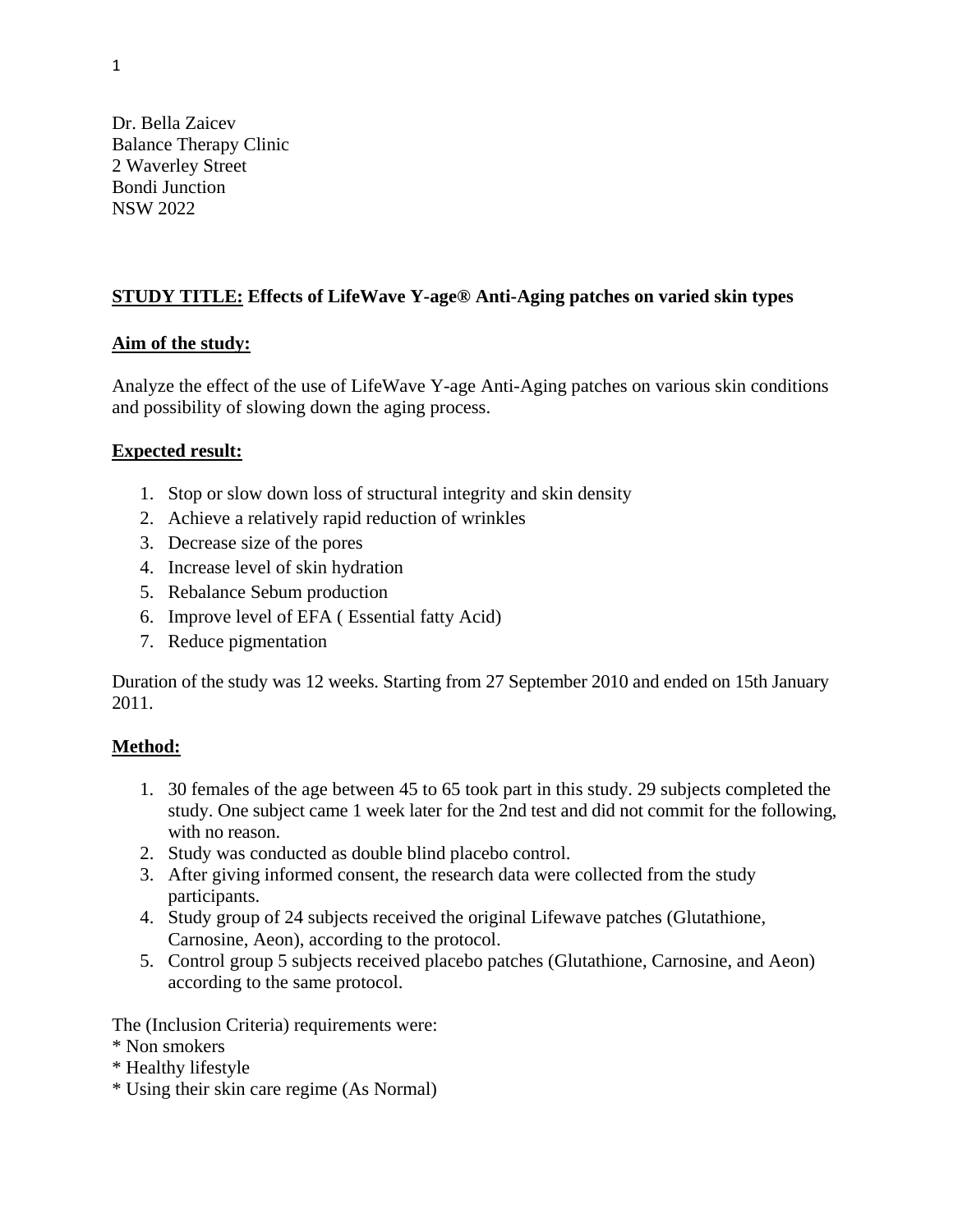\*People with different skin type and skin conditions like:

- a. Dry
- b. Oily
- c. Sensitive
- d. Mature
- e. Combination

The study used the Skinsys Software which diagnoses skin type and skin conditions providing images of the skin before, during and after the study. This software allowed objective measurements for skin comparison and gave skin analysis by full report and graph.

This is what was measured with the Skinsys Software:

- 1. Skin type analysis for Dry, Oily, Normal and Combination
- 2. Moisture level u- zone and t-zone
- 3. Oil measurement u-zone and t-zone
- 4. Curvature Analysis by using Open GL 3D Type
- 5. Pore size measurement
- 6. Keratin Analysis-Scientific analysis of keratin layer of skin by precise edge detection algorithm.
- 7. Pigmentation Analysis

Data Collection period of 12 weeks

Data Collected at baseline, 2 weeks, 4 weeks, 8 weeks and 12 weeks.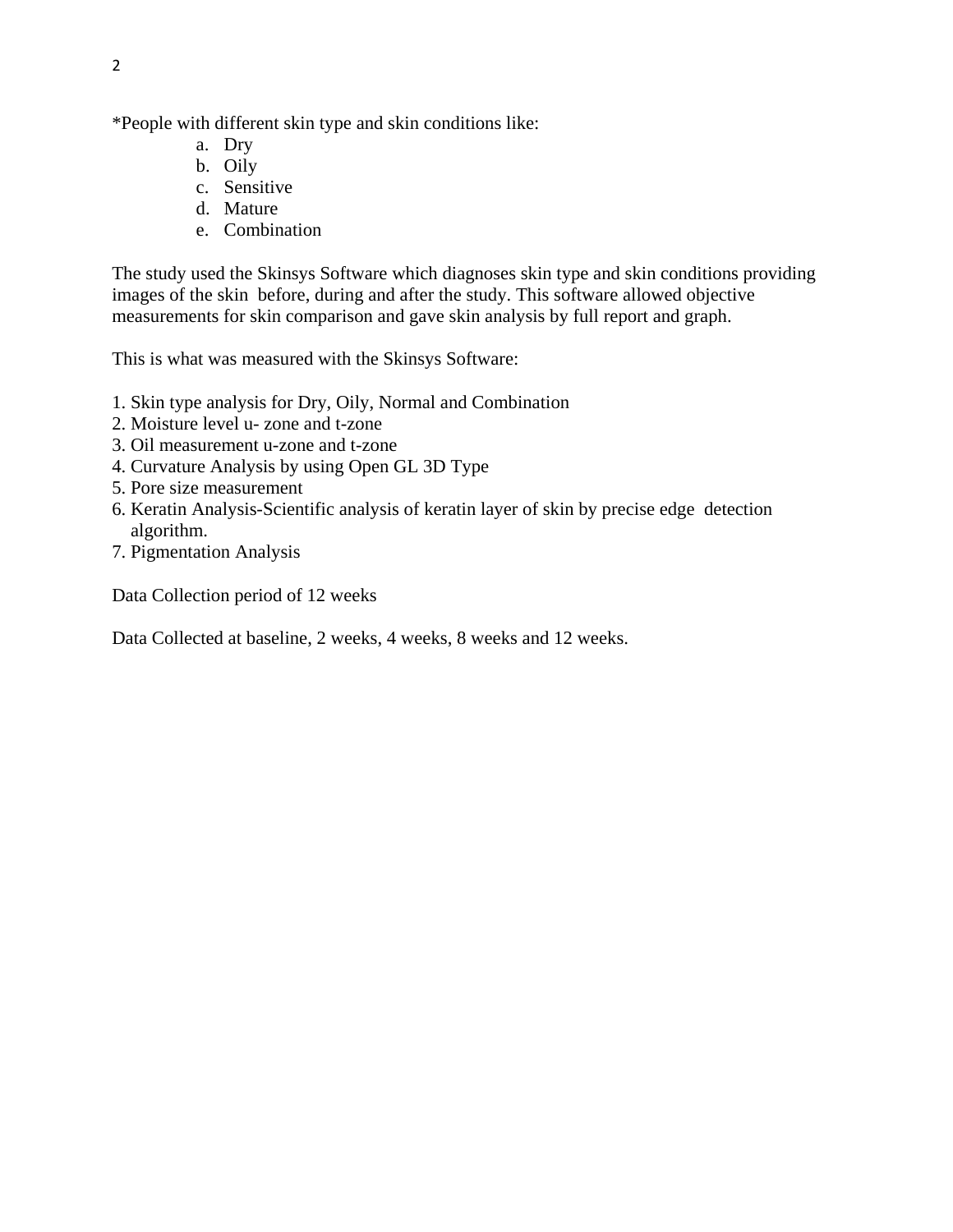Rotate between GLUTATHIONE & AEON patches between the following points daily 12 hours per day



#### **CONCEPTION VESSEL 6**

Located about 3 finger widths below the belly button



#### **CONCEPTION VESSEL 22**

Located at the base of the throat, in the depression, in the center of the collar bone



**LIVER 3** 

Located on the top of the RIGHT foot, in the web of the big toe



**LUNG 9** Located at the depression at the crease in the RIGHT wrist, when you follow the thumb down to the crease



#### **SPLEEN 6**

Located about four finger widths above the RIGHT inside ankle bone, on the tibia bone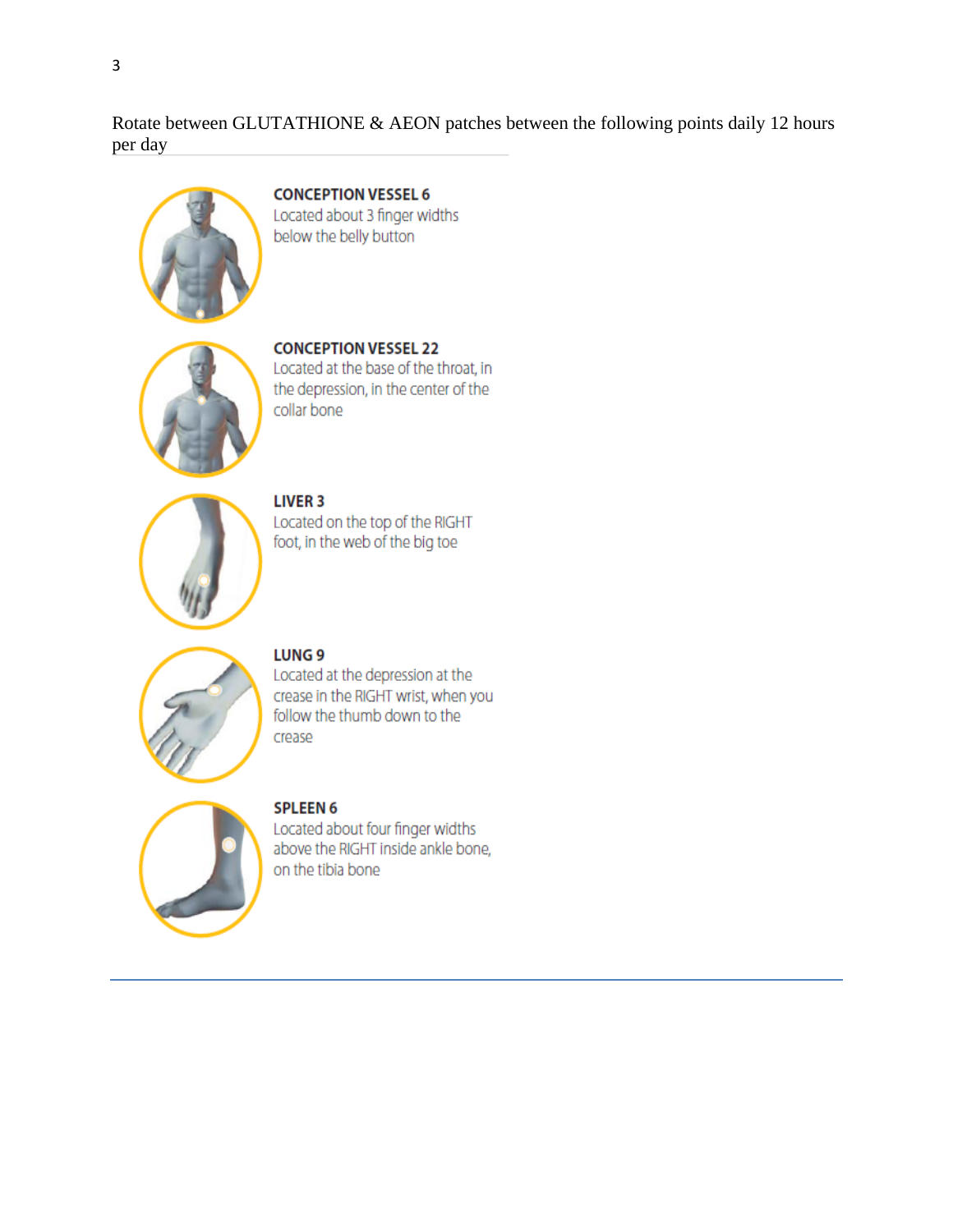Rotate CARNOSINE between the following points nightly for 12 hours per day



**CONCEPTION VESSEL 17** 

Located on the sternum, which is directly in the center of the chest



**GOVERNING VESSEL 14** Located at the base of the back of the neck, where the C7 vertebra protrudes if you tuck your chin to your chest



**LARGE INTESTINE 4** Located on the back of the RIGHT hand, in the web, on the bone of the index finger



**GOVERNING VESSEL 2** Located at the base of the spine, just above the tail bone



**HEART7** 

Located on the RIGHT inside wrist crease, about one finger width from center, toward the small finger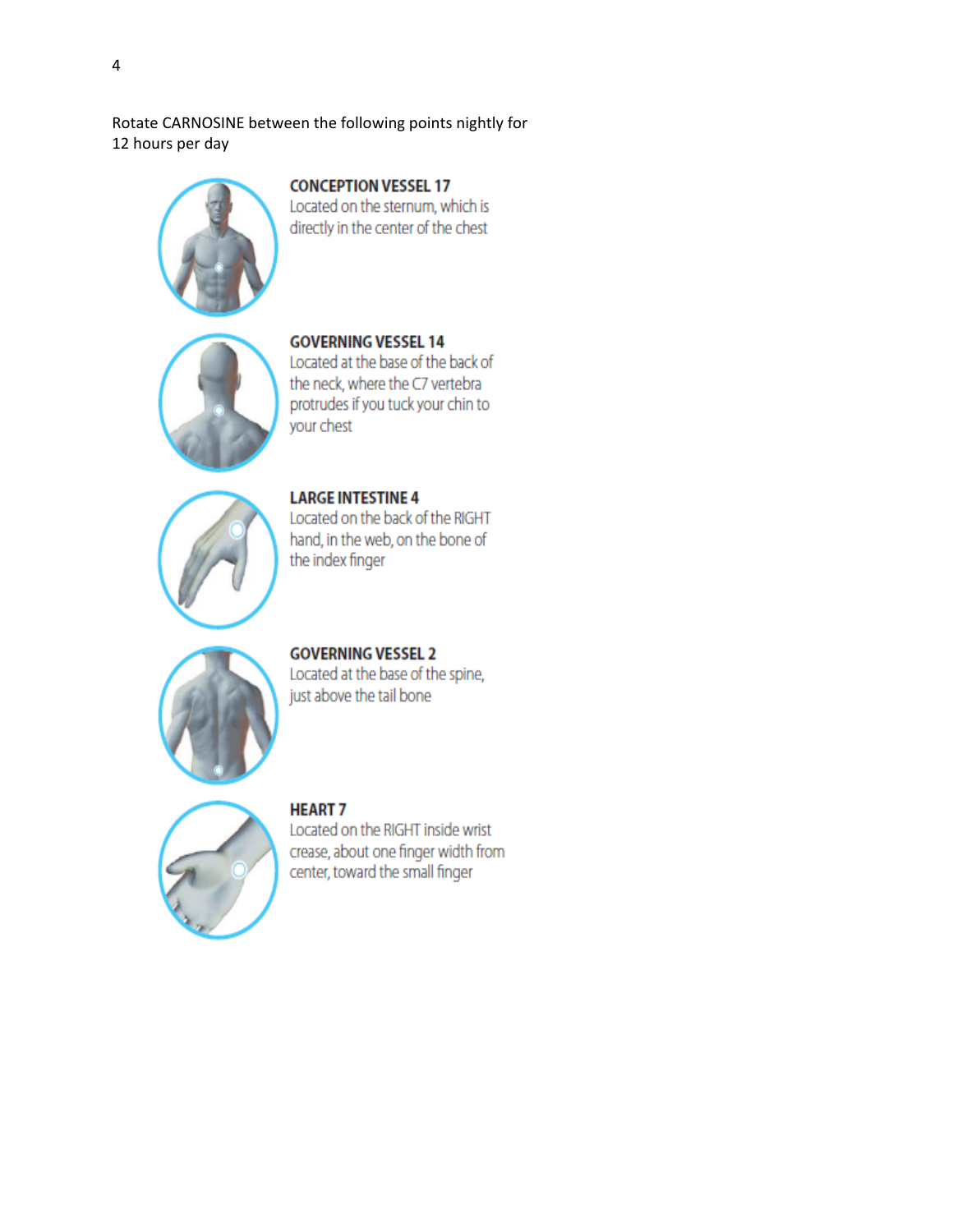#### **Measurement:**

Following criteria were used to determine the quality of the skin.

- 1. Skin Secretion
	- 1.1 Sebum production
	- 1.2 EFA deficiency
	- 1.3 Hydration
- 2. Skin colour
	- 2.1 Pigmentation
- 3. Texture
	- 3.1 Structural integrity and skin density
	- 3.2 Level of Curvature
	- 3.3 Size of the pore
	- 3.4 Pinching test
- 4. Amount of undamaged skin

All this criteria were analyzed by Wood lamp or/and Skin analyze camera.

The measurements of all parameters were taken 5 times.

- 1. Before the study- baseline
- 2. After 2 weeks of using the patches-  $2<sup>nd</sup>$  test
- 3. After 4 weeks of using the patches  $-3<sup>rd</sup>$  test
- 4. After 8 weeks of using the patches 4th test
- 5. After 12 weeks of using the patches final test

Comparative measurements of  $2<sup>nd</sup>$ ,  $3<sup>rd</sup>$ ,  $4<sup>th</sup>$ , and final tests were taken as a percentage in relation to the baseline.

Therefore we have 4 results, from which 3 are intermediate and one is final.

# 1.**Skin Secretion**

# 1.1. **Sebum production**

Sebum production is one of the major factors and end result of the skins metabolism. When the metabolism is healthy - sebum production is even. Sebum will be mixed with water and other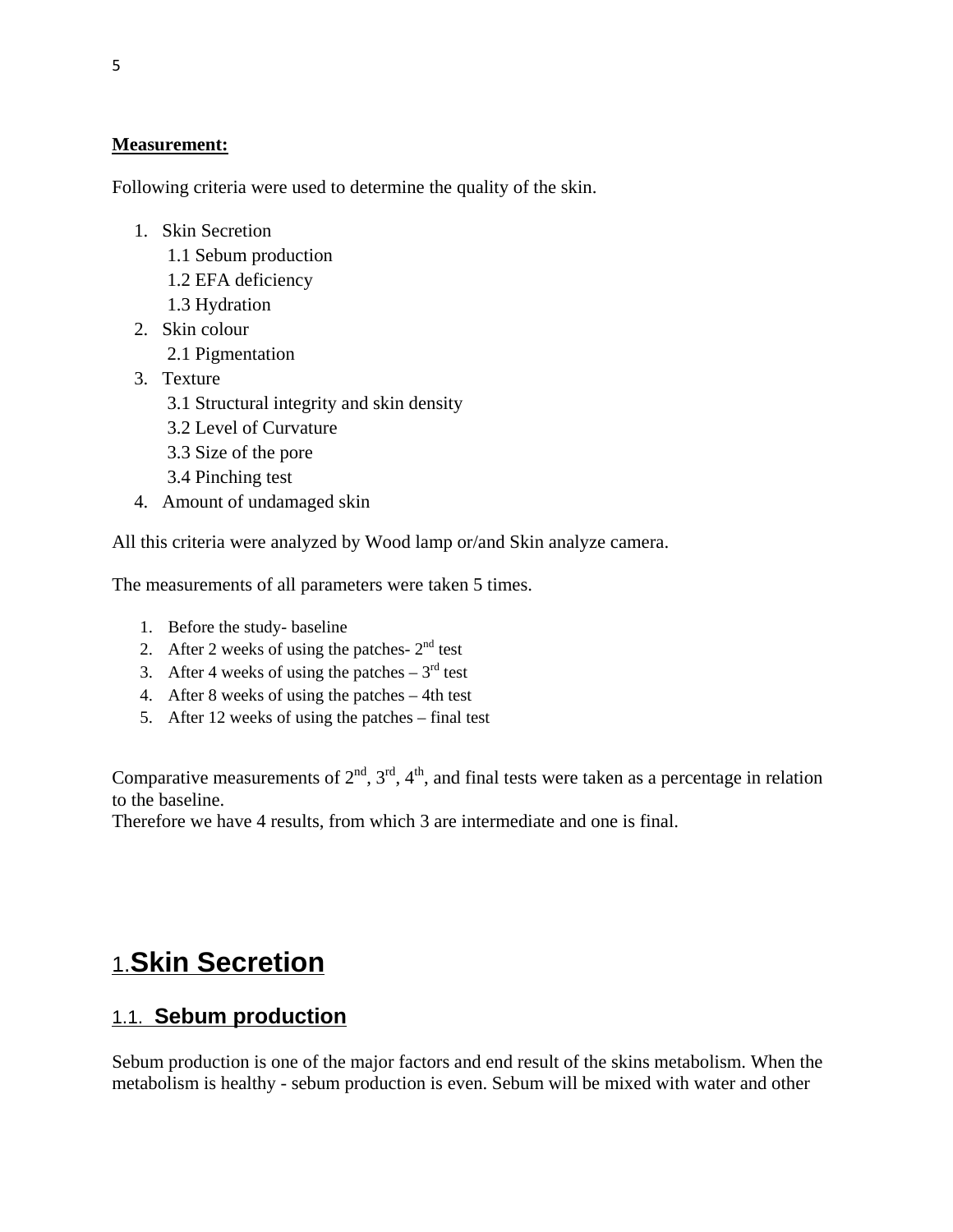lipids and will create water/oil emulsion. This emulsion is hydrolipidic film that covers the skins surface and works as a first line of the skins barrier defense.

When the skins metabolism changes for the different reasons, including ageing - uneven sebum production shows. In some skin areas there will be no sebum production which leads to lipid dry skin, and other skin areas will develop viscosity of oil flow. In both cases, hydrolipidic film as well as the skins barrier defense will be damage.

The sebum production level measurement was taken by using.

- 1.1.1. The skin analyze camera.
- 1.1.2. The wood lamp.

# 1.1.1 Sebum pr oduction by skin analyze camer a

By using the skin analyze camera, 2 areas of the face have been analyzed:

 a). U-Zone. b). T-Zone.

Sebum production has been calculated in a percentage.

The scale used by our device is below

Ideal sebum production – 50% Lack of oil **Fack of oil**<br>Excess of oil Faces 50%  $-$  Over 50%

1.1.1

а). U-zone Sebum F low (production)

#### Study Group

Baseline:

15 subjects or 62% of the study group had a lack of sebum production 9 subjects or 38% of the study group had an excess of sebum production 0 subjects had ideal sebum production (See chart #1).

The average amount of excess sebum production was 91.8%. The average amount of a lack of sebum production was 12.9%. The average amount of ideal Sebum production was 0 %.( See table #1)

The following changes were recorded during the study.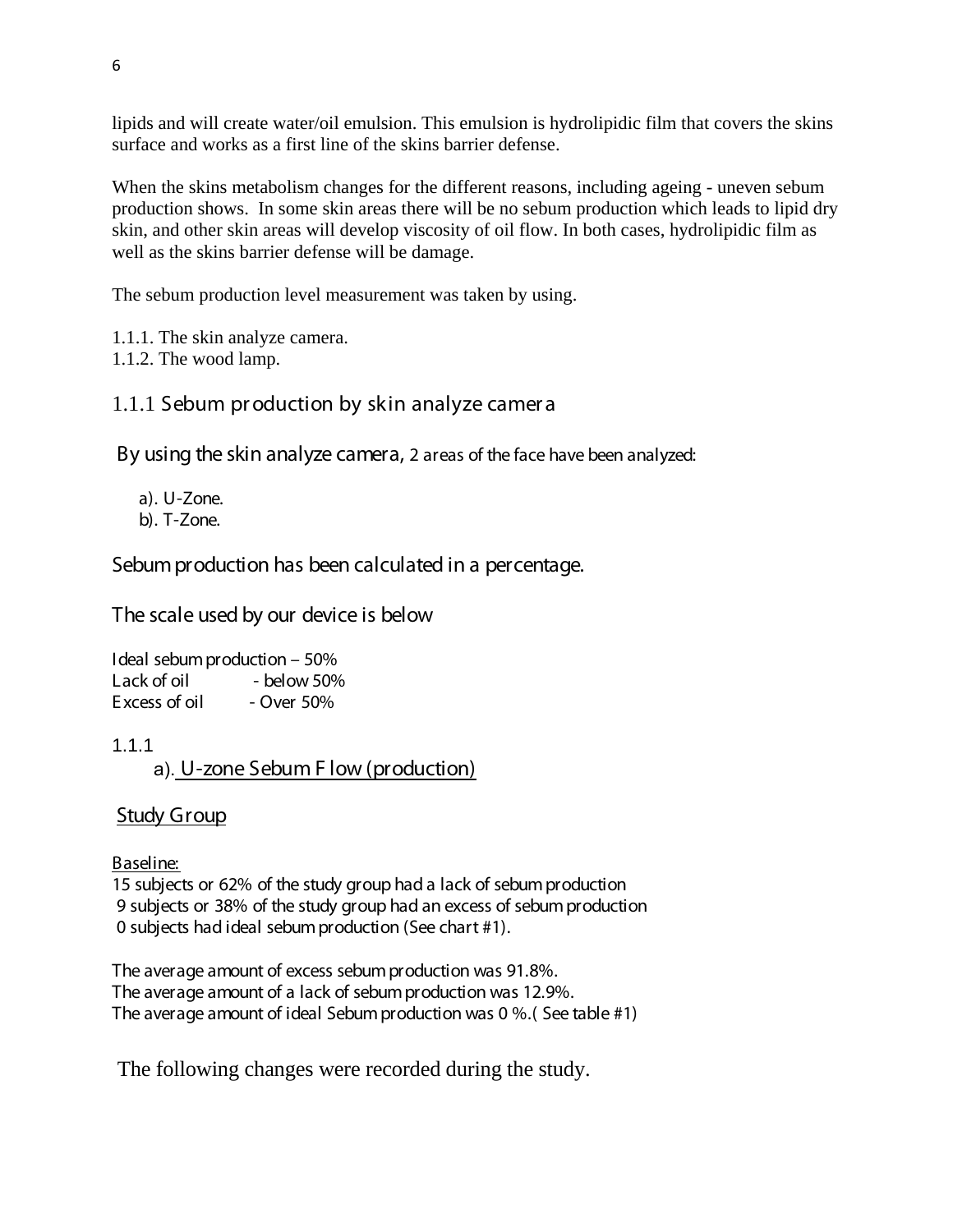The group with lack of sebum production had shown improvement (table # 1, chart #2.)

In the 2nd test  $= 25.4\%$ In the 3d test  $=$  36.9% In the 4th test  $= 45.1\%$ In the final test  $=48.6\%$ 

Below is the comparison of the average baseline sebum production level with the consequent result of the improvement (Table # 1, chart #3)

 The baseline –result of the sebum production was ( -74%) less than ideal The 1st result was (- 49.2%) less than normal The 2nd result was (-26.2%) less than ideal The 3d result was (- 9.8%) less than ideal The final result was (-2.8%) less than ideal

The group with excess of sebum had shown reduction of amount of sebum production (table # 1, chart #2)

In the 2nd test  $= 80.1\%$ In the 3d test  $= 69.6\%$ In the 4th test  $= 60.7\%$ In the final test  $= 52.9%$ 

Below is the comparison of the average baseline sebum production level with the consequent result of the improvement (Table # 1, chart #3)

 The baseline result of the sebum production was 84% higher than ideal The 1st result was 60.2% higher than ideal The 2nd result was 39.2% higher than ideal The 3d result was 21.4% higher than ideal The final result was 5.8% higher than ideal

# Control Group

#### Baseline

 2 subjects or 40% of the control group had a lack of sebum production 3 subjects or 60% of the control group had an excess of sebum production 0 subjects had ideal sebum production.

The average amount of excess sebum production was 92.5%. The average amount of a lack of sebum production was 13.3%. The average amount of ideal Sebum production was 0 %.( See table #2, chart #4,5)

No changes were recorded during 12 weeks of the study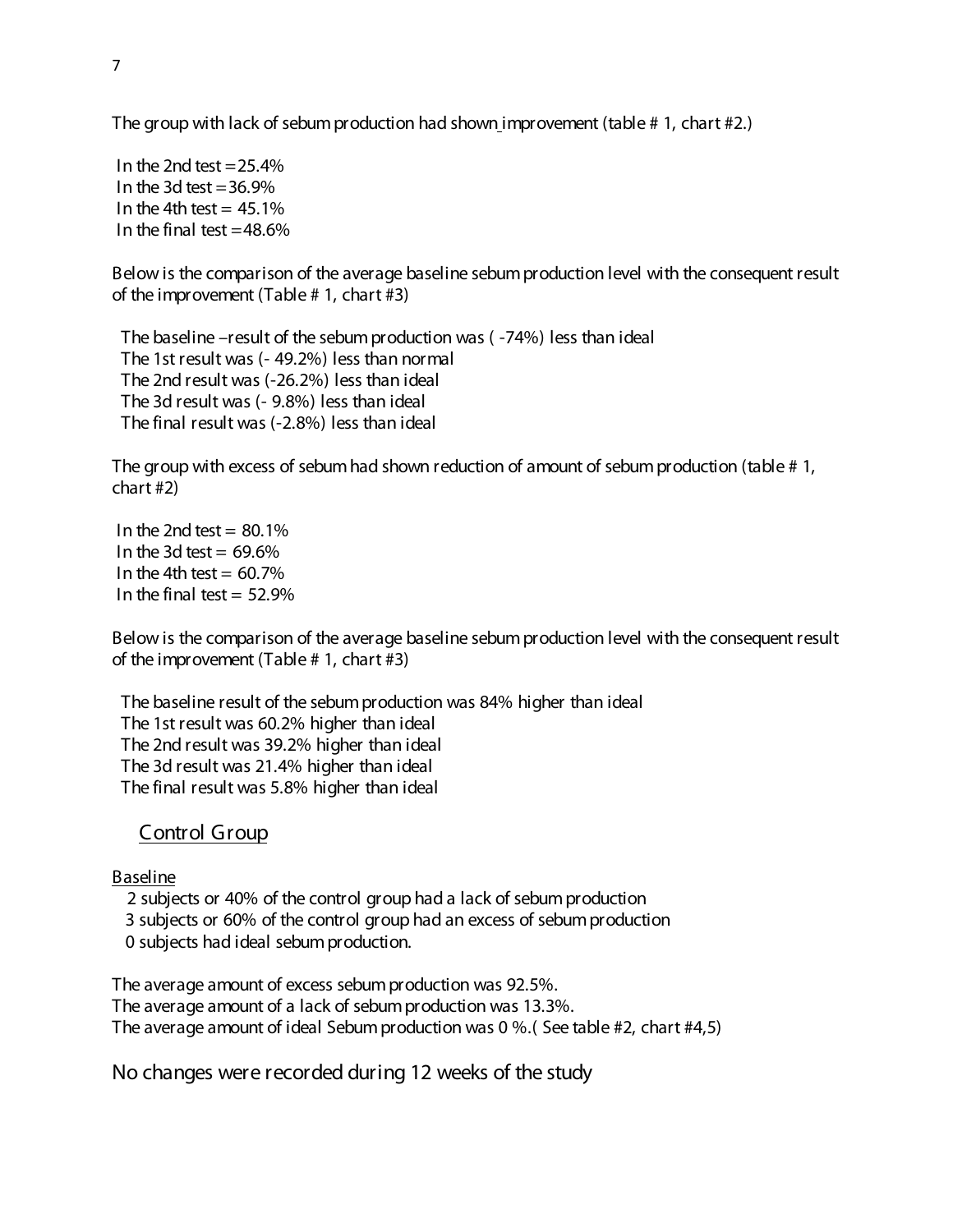Compare to ideal sebum production;

Group with lack of sebum shows result 73.4% less than ideal during 12 weeks Group with excess of sebum shows result 85% higher than ideal during 12 weeks

1.1.1

b). T-zone Sebum F low (production)

# Study Group

Baseline

8 subjects or 33% of the study group had a lack of sebum production 16 subjects or 67% of the study group had an excess of sebum production 0 subjects had ideal sebum production (See chart #6).

The average amount of excess sebum production was 92.5%. The average amount of a lack of sebum production was 19.3%. The average amount of ideal Sebum production was 0 %.( See table #3)

The following changes were recorded during the study.

The group with lack of sebum had shown increase of amount of sebum production (table # 3, chart #7, 7A)

The 2nd test  $=$  30.8% The 3d test  $=$  38.5% The 4th test  $= 43.6\%$ The final test  $=49.4\%$ 

Below is the comparison of the average baseline sebum production level with the consequent result of the improvement. (Table # 3, chart #7, 8)

 The baseline -result of the sebum production was 61.4% less than ideal The 1st result was 38.4% less than normal The 2nd result was 23.0% less than ideal The 3d result was 12.8% less than ideal The final result was 1.2% less than ideal

The group which excess of sebum had shown reduction of amount of sebum production (table # 3, chart #7, 7A)

The 2nd test  $= 74\%$ The 3d test  $= 65.9\%$ The 4th test  $= 62.3\%$ The final test  $= 54.3\%$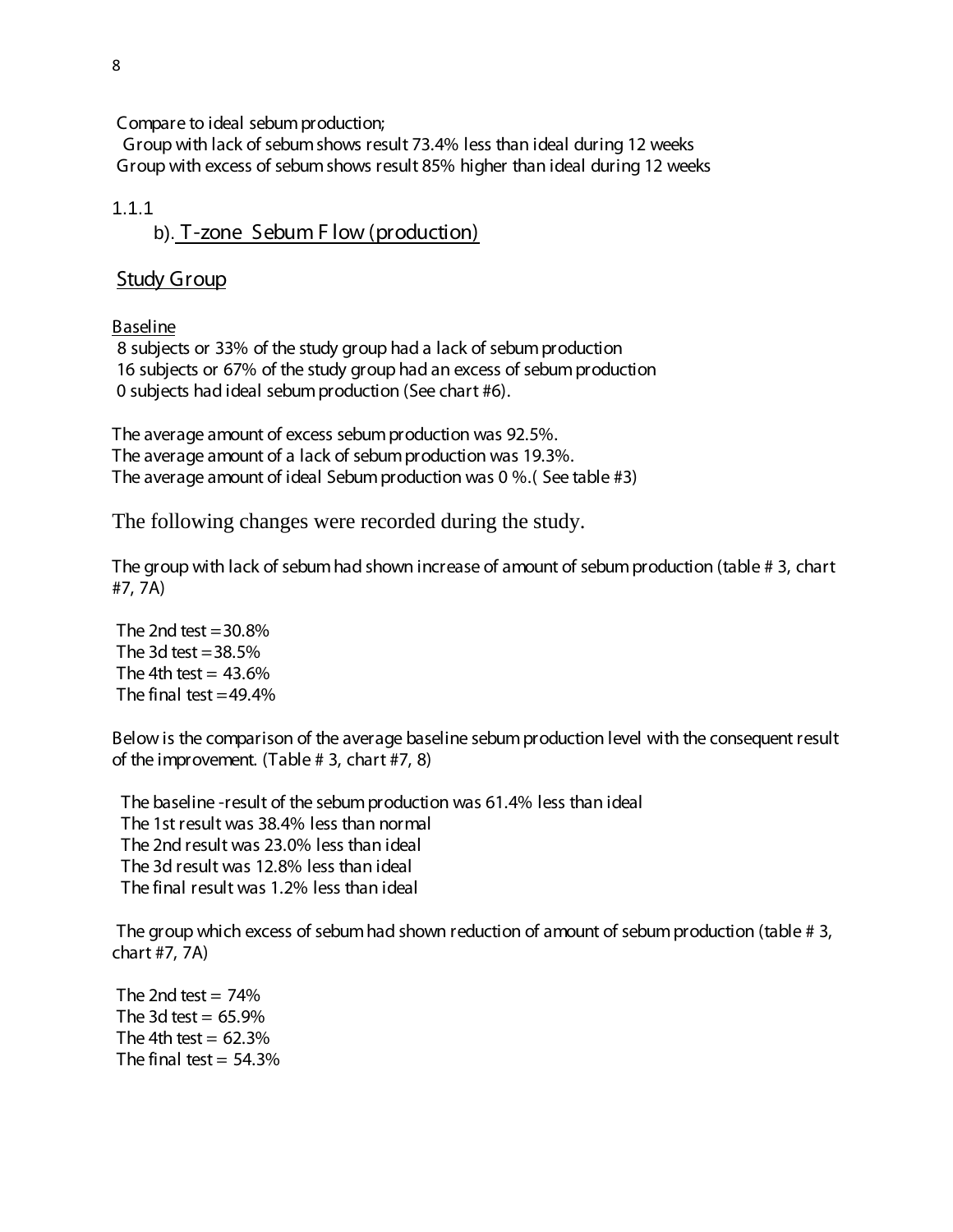Below is the comparison of the average baseline sebum production level with the consequent result of the improvement (table # 3, chart #7, 8)

 The baseline result of the sebum production was 85% higher than ideal The 1st result was 48. % higher than ideal The 2nd result was 31.8% higher than ideal The 3d result was 24.6% higher than ideal The final result was 8.6% higher than ideal

# Control Group

5 subjects or 100% of the control group had an excess of sebum production 0 subjects of the control group had a lack of sebum production 0 subjects had ideal sebum production

The average amount of excess sebum production was 92. %. The average amount of a lack of sebum production was 0%. The average amount of ideal Sebum production was 0 %.( See table #4, chart #9)

No changes were recorded during 12 weeks of the study

Compare to ideal sebum production;

Group with excess of sebum shows result 84-84.8 % higher than ideal during 12 weeks( See table #4, chart #9, #10)

#### Summary:

We have observed a major improvement in both excess of sebum and lack of sebum parameters. In the end of the study 8 subjects with lack of sebum production in both areas achieved almost ideal result with full balance of Sebum flow. Average amount of lack of sebum portrays 48.6 % in U-Zone and 49.4% in T-Zone Average amount of excess of sebum portrays 52.9 % in U-Zone and 54.3% in T-Zone It is very close to ideal sebum production which is 50%

Control Group had no result.

# 1.1.2. Sebum pr oduction by W ood L amp

# Sebaceous secretions, viscosity and flow rates were analyzed by wood lamp:

Wood lamp allows us to analyze free flowing sebaceous oil and viscosity oil flow. In this case we have analyzed the % of viscosity of oil flow in all facial areas at the same time. Various shades of yellow, melon or orange color, indicate the viscosity of oil flow.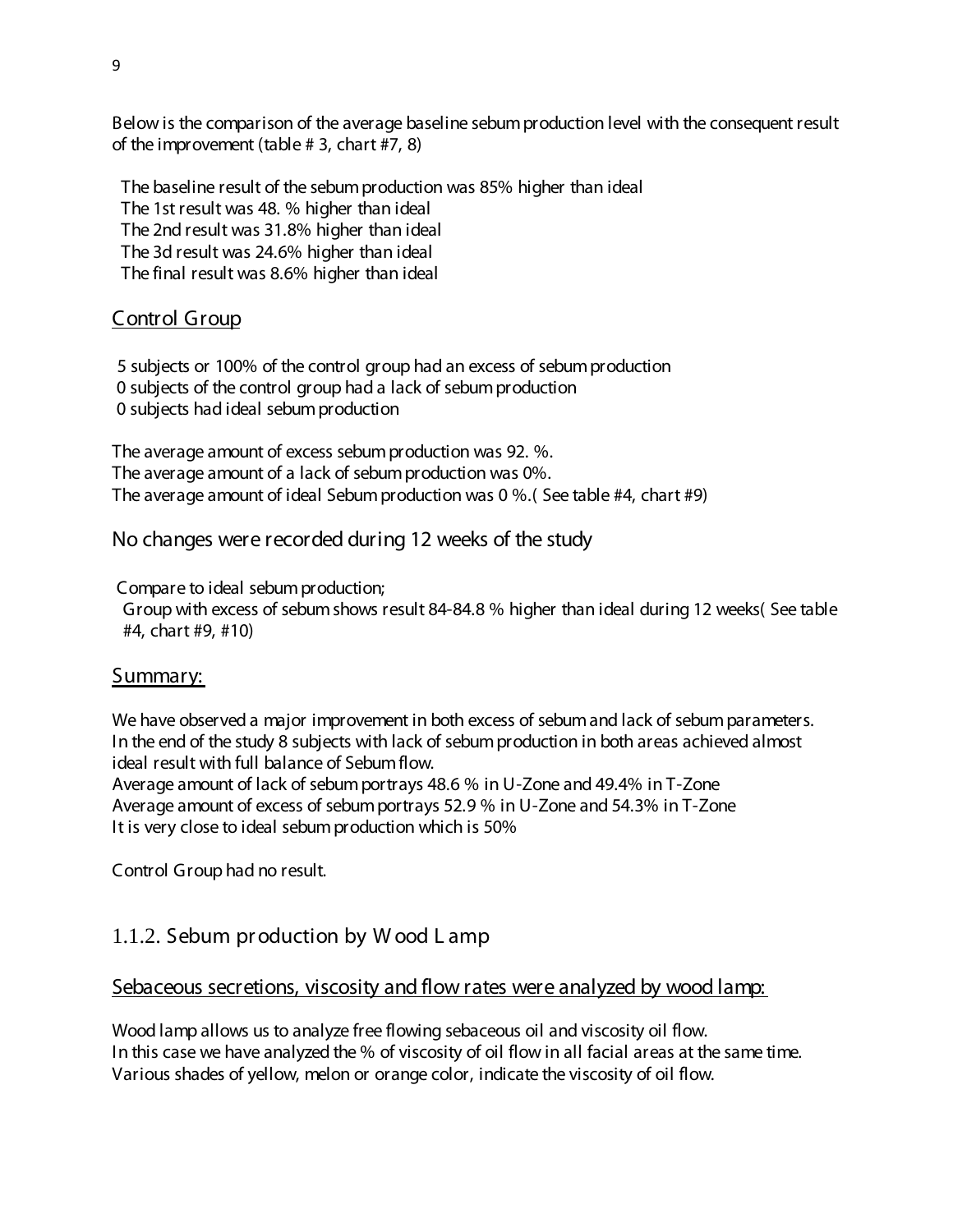F ree flowing sebaceous oil and viscosity oil flow are the major factors in the breakdown of sebaceous secretions, which leads to loss of hydrolipidic film and breach of the skins barrier defense. Quality of Sebaceous secretions indicates the overall condition of the skins metabolism.

# Baseline

9 subjects or 38% of the study group had a viscosity oil flow over the whole face

3 subjects or 12% of the study group had a moderate viscosity oil flow over the whole face

4 subjects or 17% of the study group had a viscosity oil flow in t-zone and no trace of oil in other areas

8 subjects or 33% of the study group had a lipid dry skin with no appearance of oil in any areas of the face including t-zone

0 subject had a free flowing sebaceous oils (see table # 5, chart #11)

The amount of the viscosity oil flow over the whole face varies from 60% to 85% The amount of the moderate viscosity oil flow over the whole face was 50% The amount of the viscosity oil flow in t-zone and no trace of oil in other areas was 40% The amount of the lipid dry skin with no appearance of oil in any areas varies from 10%-30%

In the end of the study 22 subjects can be considered to be with free flowing sebaceous oil (A bright yellow color (see table #5)

# Control group Wood L amp analyzes:

We had 5 subjects in the control group. 2 subjects had viscosity oil flow (60%-80%), 2 with moderate viscosity oil flow (50%), 1 subject with lipid dry skin (15%), 1 subject with oil flow in tzone and no trace of oil in other areas (40%) (See table #6, Chart #11).

# Sebaceous secretions, viscosity and flow rates summary:

In conclusion, we can see that during 12 weeks of using Lifewave patches, all subjects had total rebalancing in sebaceous secretions, viscosity and flow rates and achieved ideal or close to ideal skin condition. This result was gradual. (The more they used the product the better oil flow they' ve got).

During the 12 weeks of the study we did not record any difference in oil measurement in this area (See table #6, chart 12, 13). Control Group had no result.

# 1.2. Essential Fatty Acid Deficiency

E ssential fatty acid (E F A) – unsaturated fats play an important role in skin body health, through the formation of the basic building blocks of body fats, biological membranes and prostaglandins. Women who are over the age of 40 or menopausal need twice the amount of E F A. This is why E F A deficiency is very common condition.

E ssential fatty acid deficiency directly contributes to the following conditions: sebum flow, hydration of the skin, pigmentation and structural damage.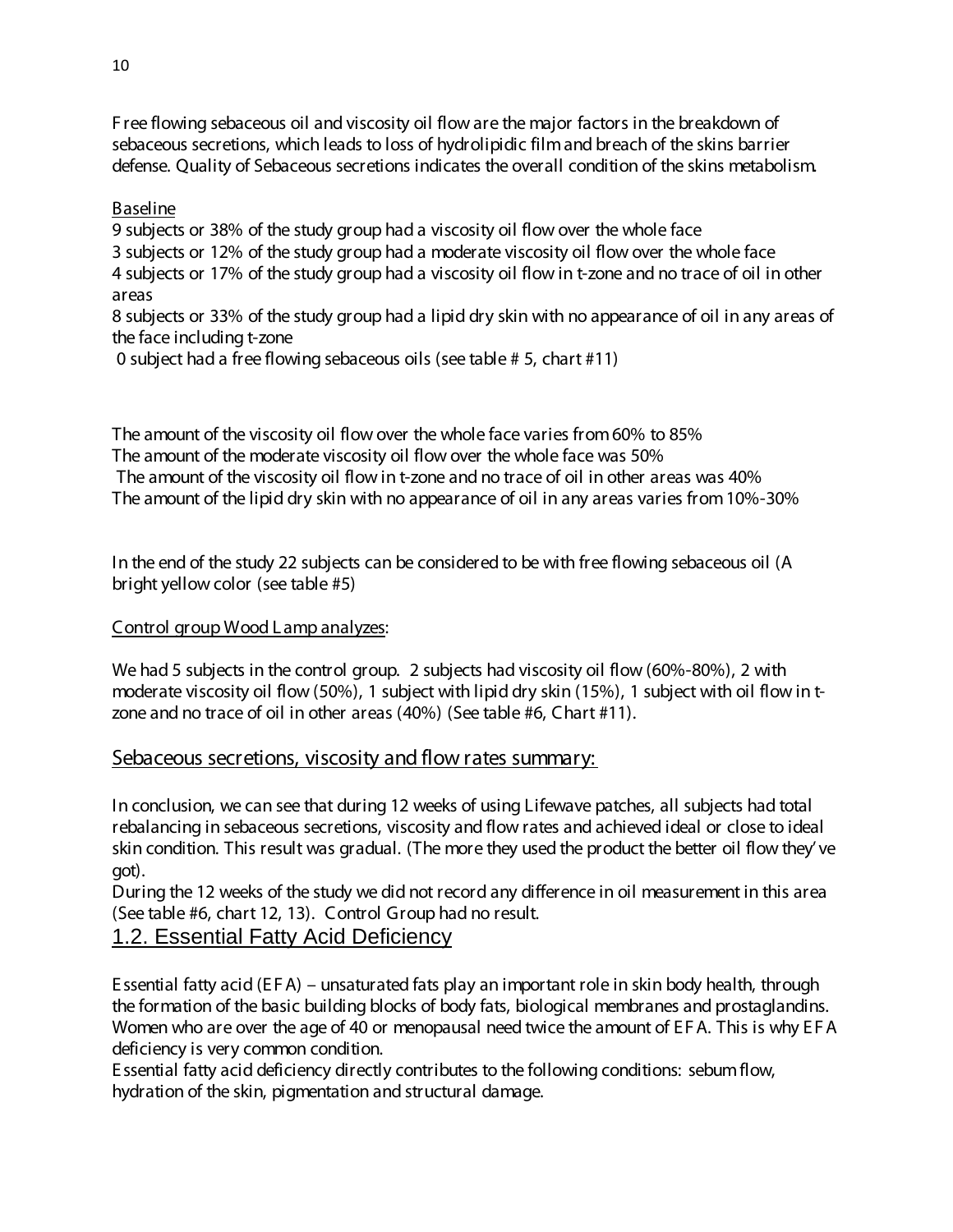E ssential fatty acid deficiency has been studied by wood lamp.

Wood lamp allows us to analyze essential fatty acid deficiency by observing lilac to violet color over the majority of the face.

E ssential fatty acid deficiency over the whole facial area was measured in a percentage.

# Study Group

Baseline:

24 subjects or 100% of the study group shown essential fatty acid deficiency over the whole facial area.

0 subjects had no essential fatty acid deficiency.

Average amount of the Deficiency of fatty acid was 77.7 %, ranging from 70% to 90% (see table #7)

The following changes were recorded during the study

All 24 subjects had shown an improvement in essential fatty acid production over the whole facial area (see table #7, chart #15)

The 2nd test  $=$  55.8 % in average The 3d test  $=45.4\%$  in average The 4th test  $=$  36.3% in average The final test  $=$  31.3% in average

Below is the comparison of the baseline essential fatty acid deficiency level with the consequent result of the improvement

 The 1st result was 28.2% of improvement in average The 2nd result was 41.6 % of improvement in average The 3d result was 53.3% of improvement in average The final result was 59.7% of improvement in average (table# 7, chart #15, #16)

# Control Group

5 subjects or 100% of the control group shown essential fatty acid deficiency over the whole facial area.

0 subjects had no essential fatty acid deficiency.

Average amount of the Deficiency of fatty acid was 76%, ranging from 60% to 90% (see table #8, chart #17)

The following changes were recorded during the study.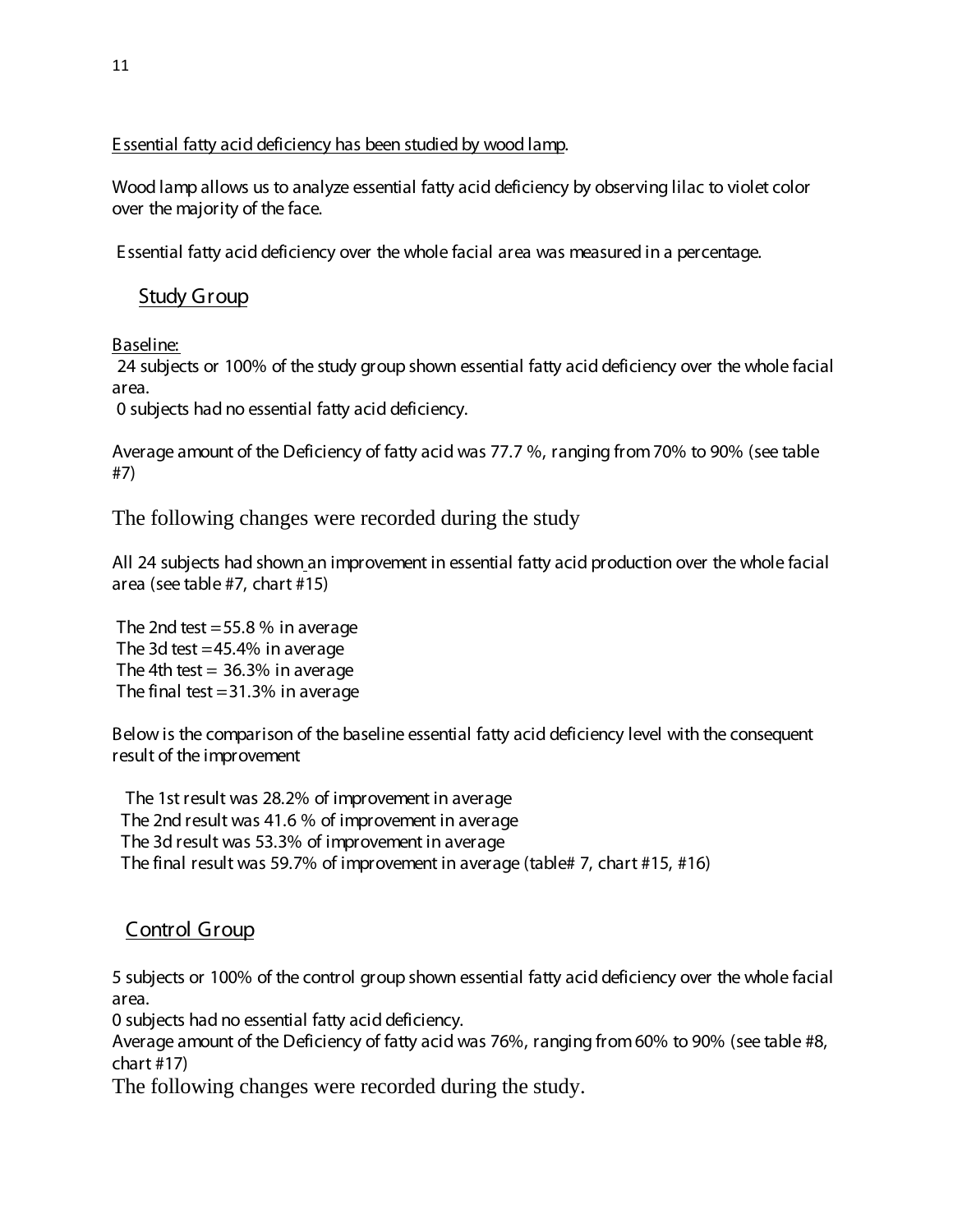No improvement has been shown during 12 weeks of the study.

# Summary:

We have observed a major improvement in E ssential fatty acid deficiency over the whole facial area in the study group.

In the study group an average amount of E ssential fatty acid deficiency portrays 77.7% at the baseline. It was reduce to 31.3% after 12 weeks of using the patches. Average result of improvement portrays 59.7% No positive result has been recorded in the control group.

# 1.3. Level of Skin Hydration (moisture level)

Skin Hydration indicates the amount of water in the skin cells. Aging process is the major contributor of the amount of water that skin cell can retain. The older the cell the less water it can hold. Skin cells shape is changing, as we get older, from round to an ellipsoidal and dehydrated. Skin Hydration is also linked to the condition of hydrolipidic film, where even slightest damage to hydrolipidic film, causes degradation in cell's ability to retain intercellular water.

The skin hydration level study was taken by using the skin analyze camera. The measurements were taken in percentage.

By using the skin analyze camera, 2 areas of the face have been analyzed: a). U-Zone b). T-Zone.

The scale used by our device is below

F rom 0% to 27% -extremely dry skin F rom 28% to 56% -moderate dry skin (low moisture level) F rom 57% to 100% -moisturized skin

1.3. а). U-Zone Skin H ydration L evel Study Group

# Baseline

23 subjects or 96% of the study group had an extremely dry skin. 1 subject or 4% of the study group had a moderate dry skin (low moisture level) 0 subjects had a moisturize skin

The average level of skin hydration was16%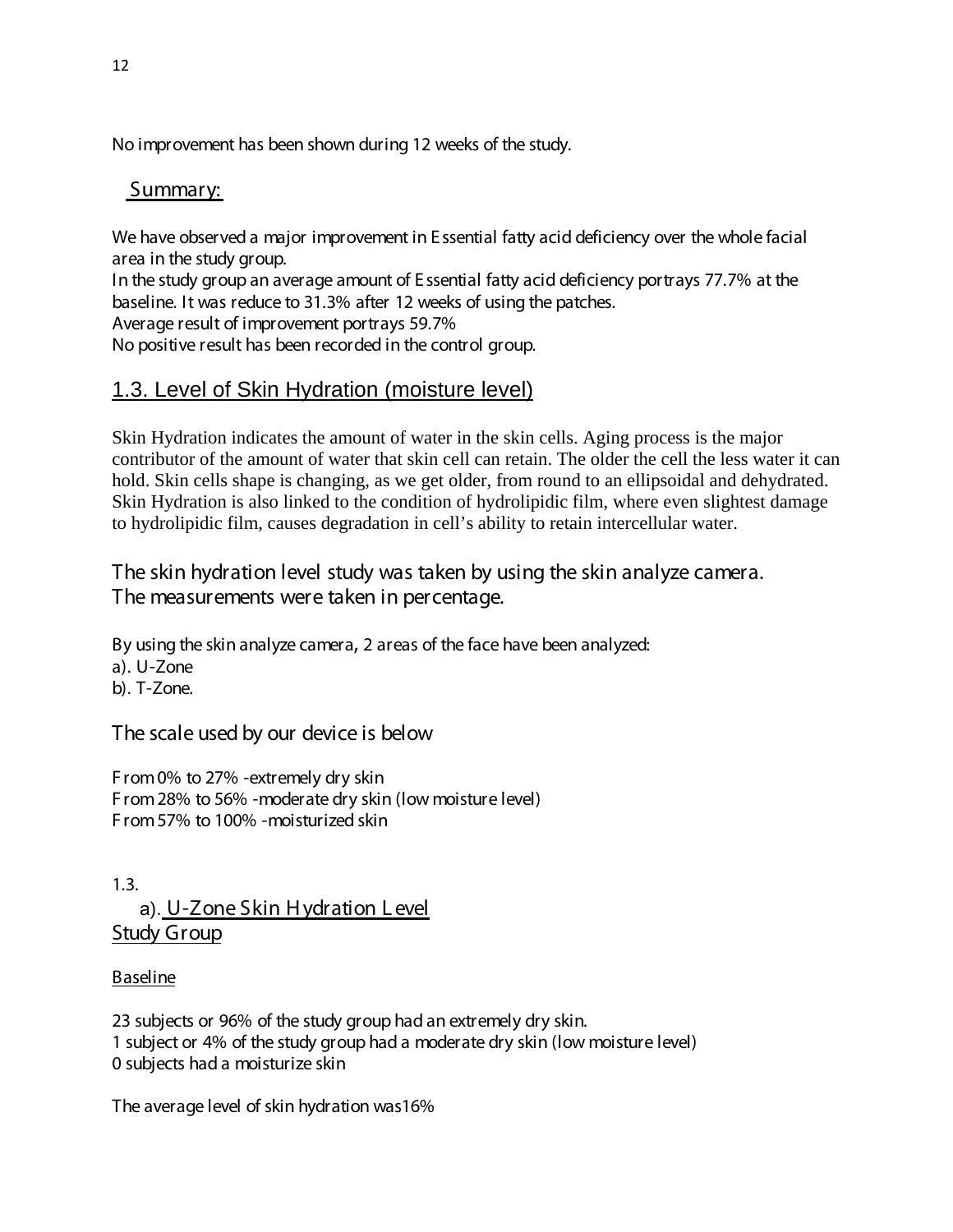The lowest level portrays 6% The highest level portrays 28% (table # 9, chart #19) The following changes were recorded during the study:

In the 2nd test average level of skin hydration=21% In the 3d test average level of skin hydration=25% In the 4th test average level of skin hydration=30% In the final test average level of skin hydration=35%

Below is the comparison of the baseline hydration level with the consequent result of the improvement (Table # 9, chart #19,20)

 1st result=31.3% after 2 weeks 2nd result=56.3% after4 weeks 3d result= 87.5% after 8 weeks The final result=118.8% after 12 weeks

# Control Group

5subjects or 100% of the control group had an extremely dry skin 0 subjects had a moisturize skin

The average level of skin hydration 15.8% The lowest level portrays 9% The highest level portrays 23% (table # 11, chart #24)

The following changes were recorded during the study:

In the 2nd test average level of skin hydration=15.4% In the 3d test average level of skin hydration=15.4% In the 4th test average level of skin hydration=14.6% In the final test average level of skin hydration=14.6%

Below is the comparison of the baseline hydration level with the consequent result of the improvement (Table # 11, chart #24, 25)

1st result=  $(-2, 5%)$  after 2 weeks 2nd result $5 = (-2.5\%)$  after 4 weeks 3d result=  $(-7.6 %)$  after 8 weeks The final result=  $(-7.6 %)$  after 12 weeks

1.3.

b). T-Zone Skin Hydration Level

Study Group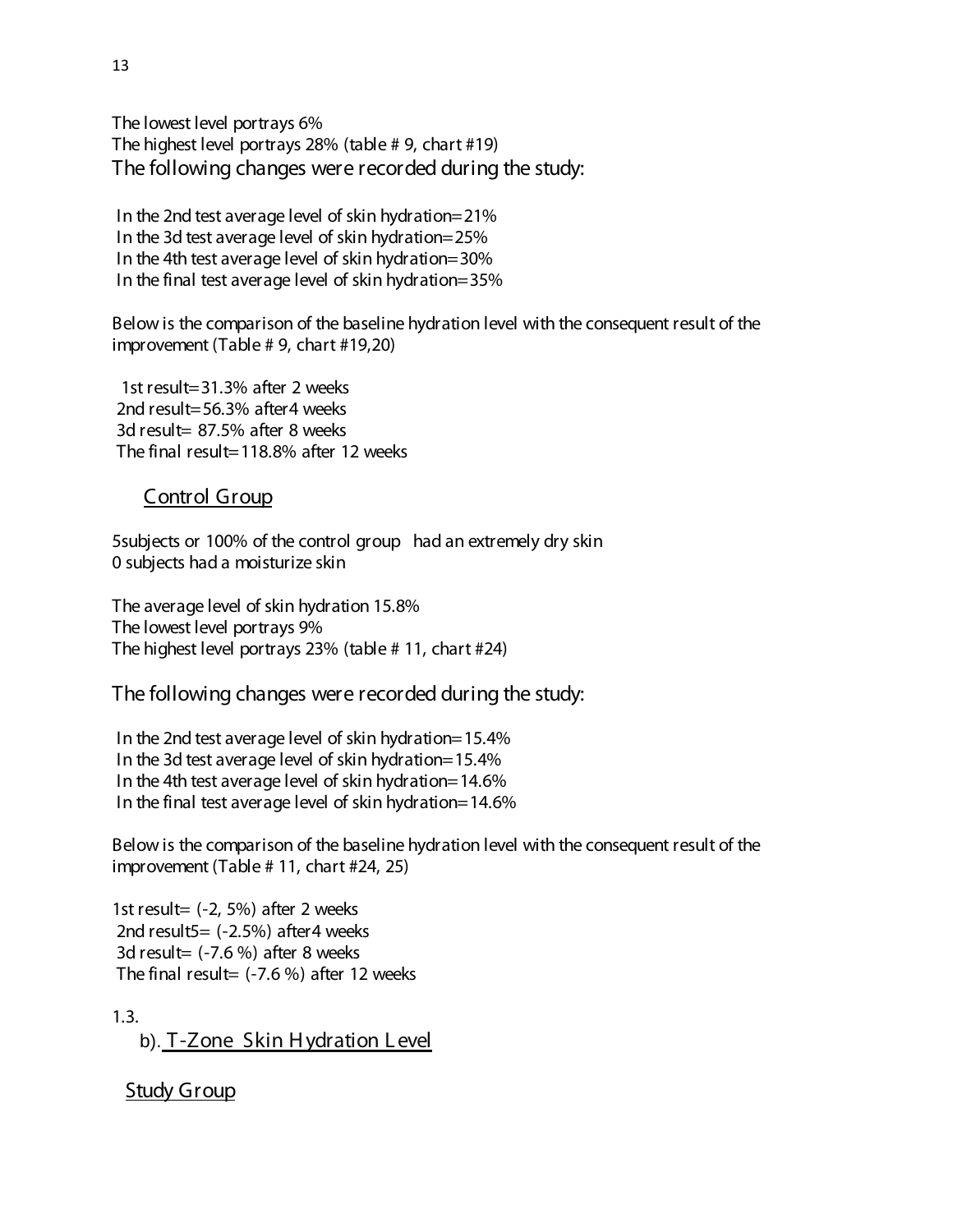22 subjects or 92% of the study group had an extremely dry skin Baseline 2 subjects or 8% of the study group had a moderate dry skin (low moisture level) 0 subjects had a moisturize skin The average level of skin hydration was 18 % The lowest level portrays 7% The highest level portrays 28% (table # 10 chart #21)

The following changes were recorded during the study:

In the 2nd test average level of skin hydration=23% In the 3d test average level of skin hydration=28% In the 4th test average level of skin hydration=33% In the final test average level of skin hydration=38%

Below is the comparison of the baseline hydration level with the consequent result of the improvement (Table #10, chart #21)

1st result=27.8% after 2 weeks 2nd result=55.6% after4 weeks 3d result= 83.3% after 8 weeks The final result=111.1% after 12 weeks ( table #10, Chart #22)

# Control Group

4 subjects or 96% of the control group had an extremely dry skin 1 subject or 4% of the control group had a moderate dry skin (low moisture level) 0 subjects had a moisturize skin

The average level of skin hydration 19.2% The lowest level portrays 12% The highest level portrays 28% (table # 11, chart #24)

The following changes were recorded during the study:

In the 2nd test average level of skin hydration=19% In the 3d test average level of skin hydration=18.8% In the 4th test average level of skin hydration=18% In the final test average level of skin hydration=18%

Below is the comparison of the baseline hydration level with the consequent result of the improvement. (Table # 11, chart #24, 25)

1st result $=$  (-1%) after 2 weeks 2nd result=  $(-2.1\%)$  after4 weeks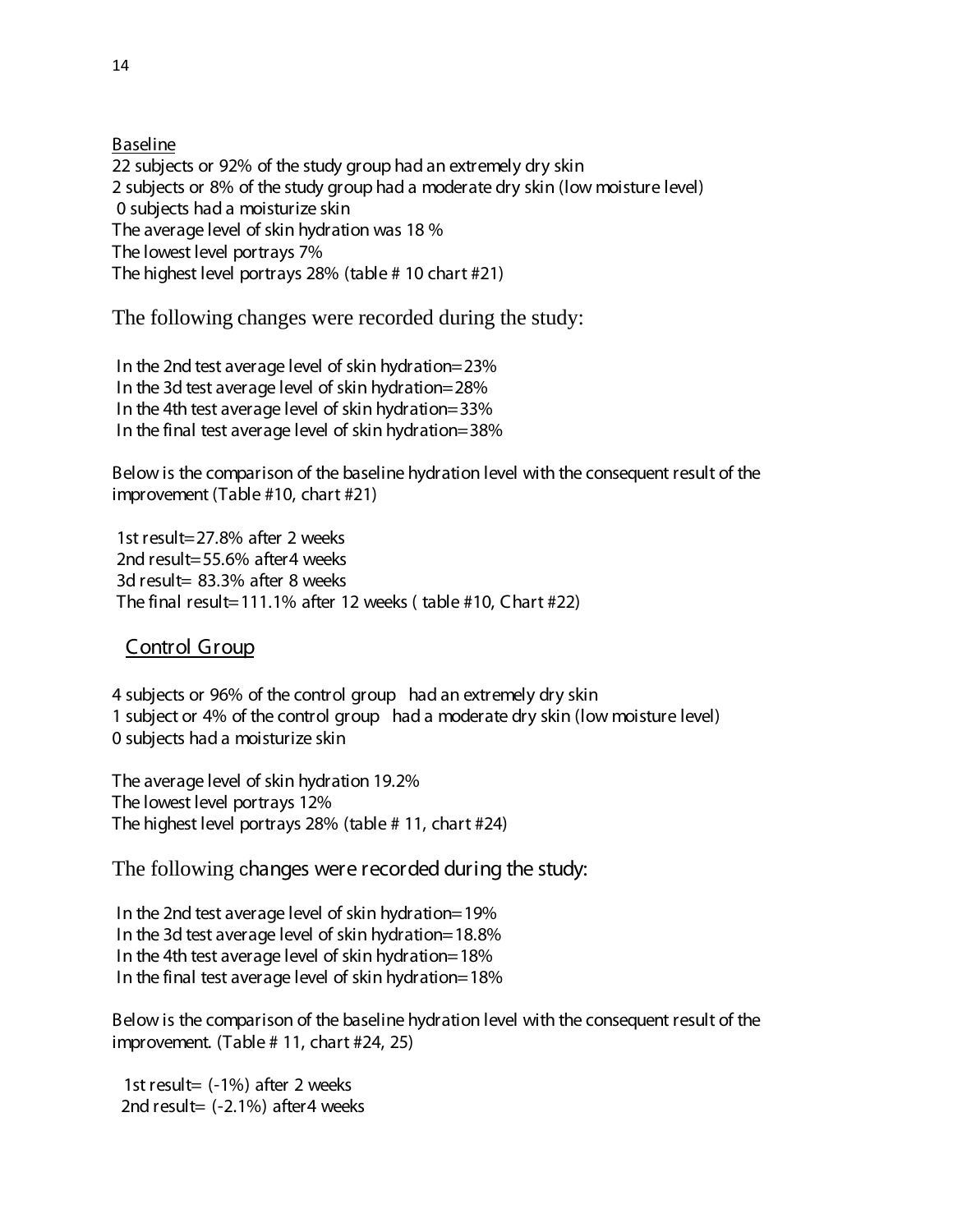3d result=  $(-6.3%)$  after 8 weeks The final result=  $(-6.3%)$  after 12 weeks

# Summary:

During 12 weeks of using the patches we have noticed that Hydration level in both zone (U-Zone and T-Zone) has been visibly increased in the study group. (Chart # 21,23)

Average level of skin hydration of U-Zone portrays 16 % in the study group at the baseline and was increase to 35% after 12 weeks of using the patches.

Average level of skin hydration of T-Zone portrays18 % in the study group at the baseline and was increase to 38% after 12 weeks of using the patches.

Average improvement result compares to baseline portrays 118.8% in U-Zone and 111.1% in T-Zone.

Therefore after 12 weeks of the study 100% of the subjects did not achieve ideal hydration level.

The skin hydration level in control group has been slightly reduce during the study by 7.6% in U-Zone and by 3% in T-Zone

# **2 Skin Color**

# **2.1.Pigmentation**

Pigmentation reflects internal damage of the skins metabolism. It is triggered by UVR exposure, but main causes may be one of the following: trauma, medication, chemical substance, hormonal, Vitamin A & C Deficiencies and E ssential fatty acid deficiency.

The pigmentation level measurement was taken by using

2.1.1 Wood lamp 2.1.2 Skin Analyze Camera

E valuation was done by the area of the damaged skin and measured in percentage.

2.1.2. Pigmentation by Wood Lamp

By using the Wood Lamp was analyzed pigmentation over the whole facial area. This skin condition is apparent in varying shades of brown with a burgundy overtone.

E valuation was done by the area of the damaged skin and in measured in percentage.

Study Group :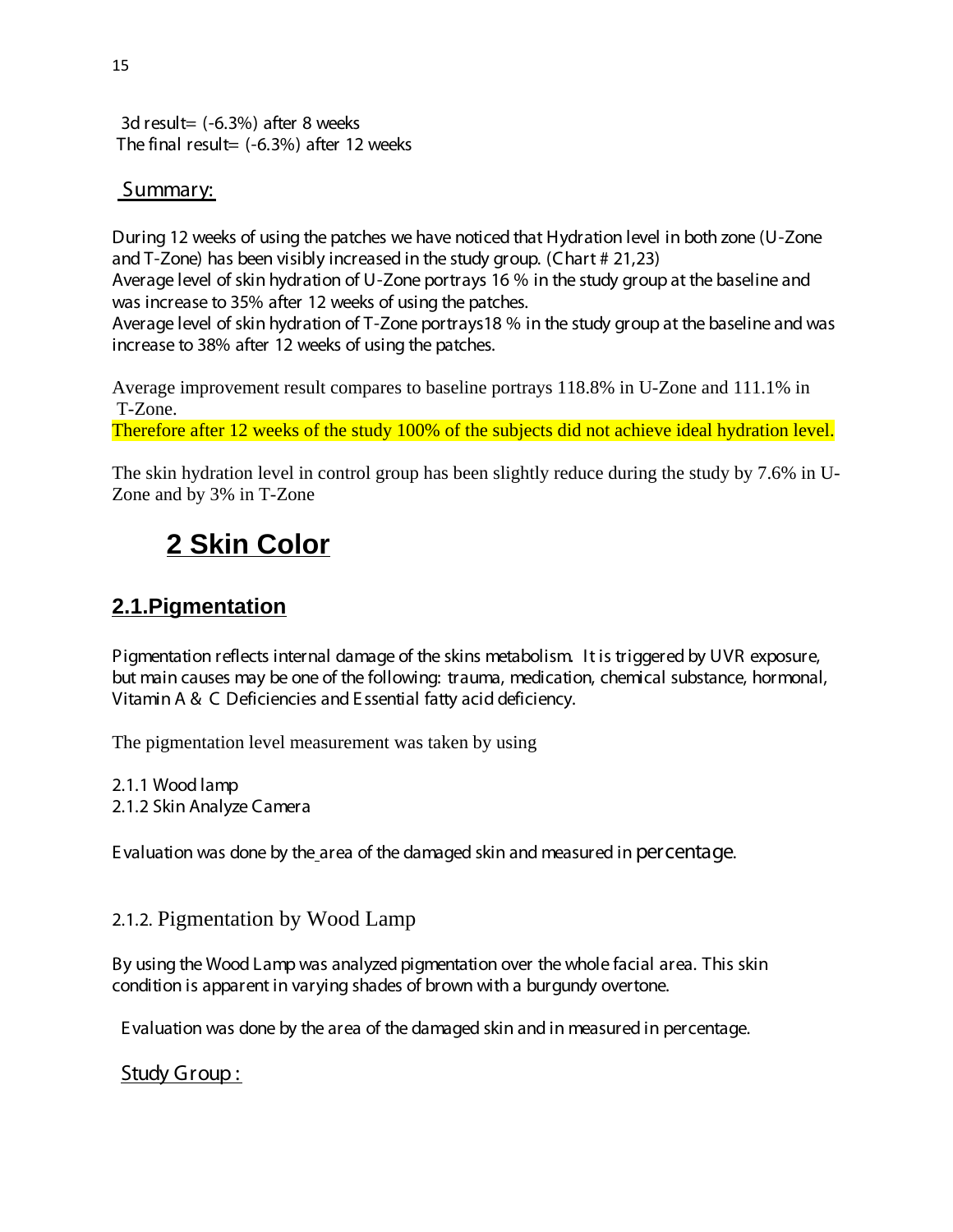24 subjects or 100% of the study group had quite high level of pigmentation Average level of pigmentation was 82.1% (see table # 33) The lowest level portrays 60% The highest level portrays 90% (table # 33)

The following changes were recorded during the study:

In the 2nd test average level of skin pigmentation was =57.9% In the 3d test average level of skin pigmentation was  $=52.9\%$ In the 4th test average level of skin pigmentation was =51.3% In the final test average level of skin pigmentation was  $=48.8\%$ 

Below is the comparison of the baseline pigmentation level with the consequent result of the improvement. (Table # 33, chart #39, #40)

1st result  $= 29.5 %$  after 2 weeks 2nd result  $= 35.6\%$  after 4 weeks 3rd result =  $37.5\%$  after 8 weeks The final result =  $40.6\%$  after 12 weeks

## Control Group

 5 subjects or 100% of the control group had a high level of pigmentation. 0 subjects had a high level of pigmentation

The average level of skin pigmentation was 80% The lowest level portrays 70% The highest level portrays 90% (table # 34)

The following changes were recorded during the study:

In the 2nd test average level of skin pigmentation was =80% In the 3d test average level of skin pigmentation was  $=82\%$ In the 4th test average level of skin pigmentation was  $= 84\%$ In the final test average level of skin pigmentation was  $=86\%$ Below is the comparison of the baseline pigmentation level with the consequent result of the improvement. (Table # 34, chart #41, 42)

1st result  $= 0\%$  after 2 weeks 2nd result  $=$   $(-2, 5\%)$  after 4 weeks 3rd result  $=$   $(-5%)$  after 8 weeks The final test  $=$  (-7.5%) after 12 weeks

# Summary: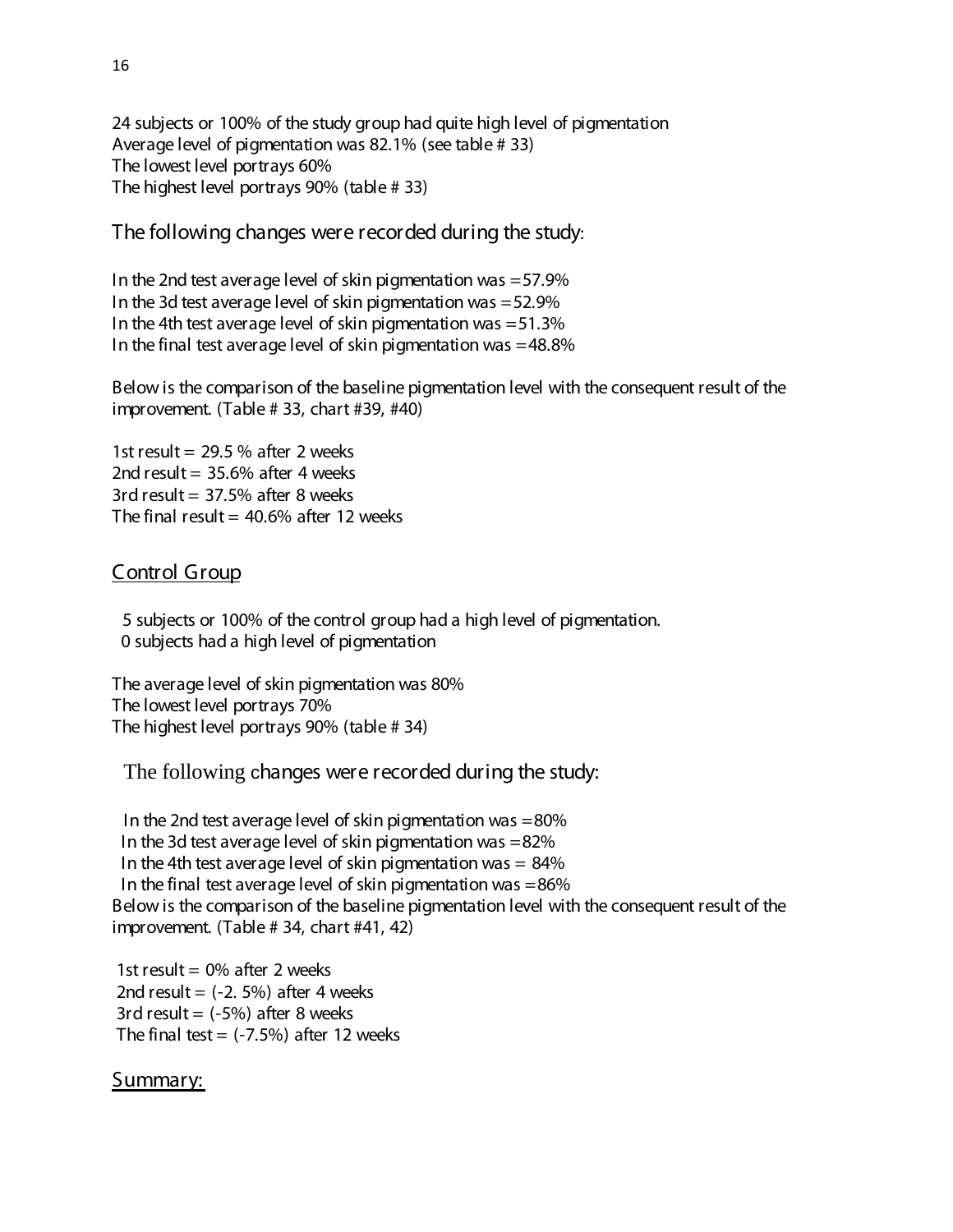During 12 weeks of using the patches we have noticed that Skin Pigmentation level has been visibly reduced in the study group.

Average level of skin pigmentation portrays 82.1% in the study group at the baseline and was reduce to 48.8% after 12 weeks of using the patches.

Average level of skin pigmentation in control group portrays 80% at the baseline with slight increase to 86% after 12 weeks of using the placebo patches.

Average pigmentation level has improved (reduced) by 40.6% in Study Group but had slight increase by 7.5% in Control Group during the same period of time (chart # 43, 44).

# 2.1 Study of pigmentation level by skin camera.

Pigmentation was measured by comparing different color intensities of skin in pre-defined areas of the face. The same areas were selected for all subjects (Cheeks, forehead) E valuation was done by the area of the damaged skin and measured in percentage.

The scale used by our device is below

0%- 19% very low level of pigmentation 20%-39% very low level of pigmentation 40%-59% normal or reasonable level of pigmentation 60%-79% high level of pigmentation 80%-100% very high of level of pigmentation

# Study Group:

In the study group - 24 subjects had different color intensities of skin between 64%-98% Average amount of pigmentation level was 84.8% (see table #33 chart # 31) 20 subjects or 83% of the study group had very high level of pigmentation. 4 subjects or 13% of the study group had high level of pigmentation. (See chart # 32)

The following changes were recorded during the study:

In the 2nd test average level of skin pigmentation was  $=60.39\%$ In the 3d test average level of skin pigmentation was  $=59.3\%$ In the 4th test average level of skin pigmentation was  $=58.5\%$ In the final test average level of skin pigmentation was =57%

Below is the comparison of the baseline pigmentation level with the consequent result of the improvement. (Table # 31, chart #31)

1st result =  $28.9%$  after 2 weeks 2nd result =  $30.1\%$  after 4 weeks 3rd result  $= 31\%$  after 8 weeks The final result =  $31.8\%$  after 12 weeks (table 31, chart # 33)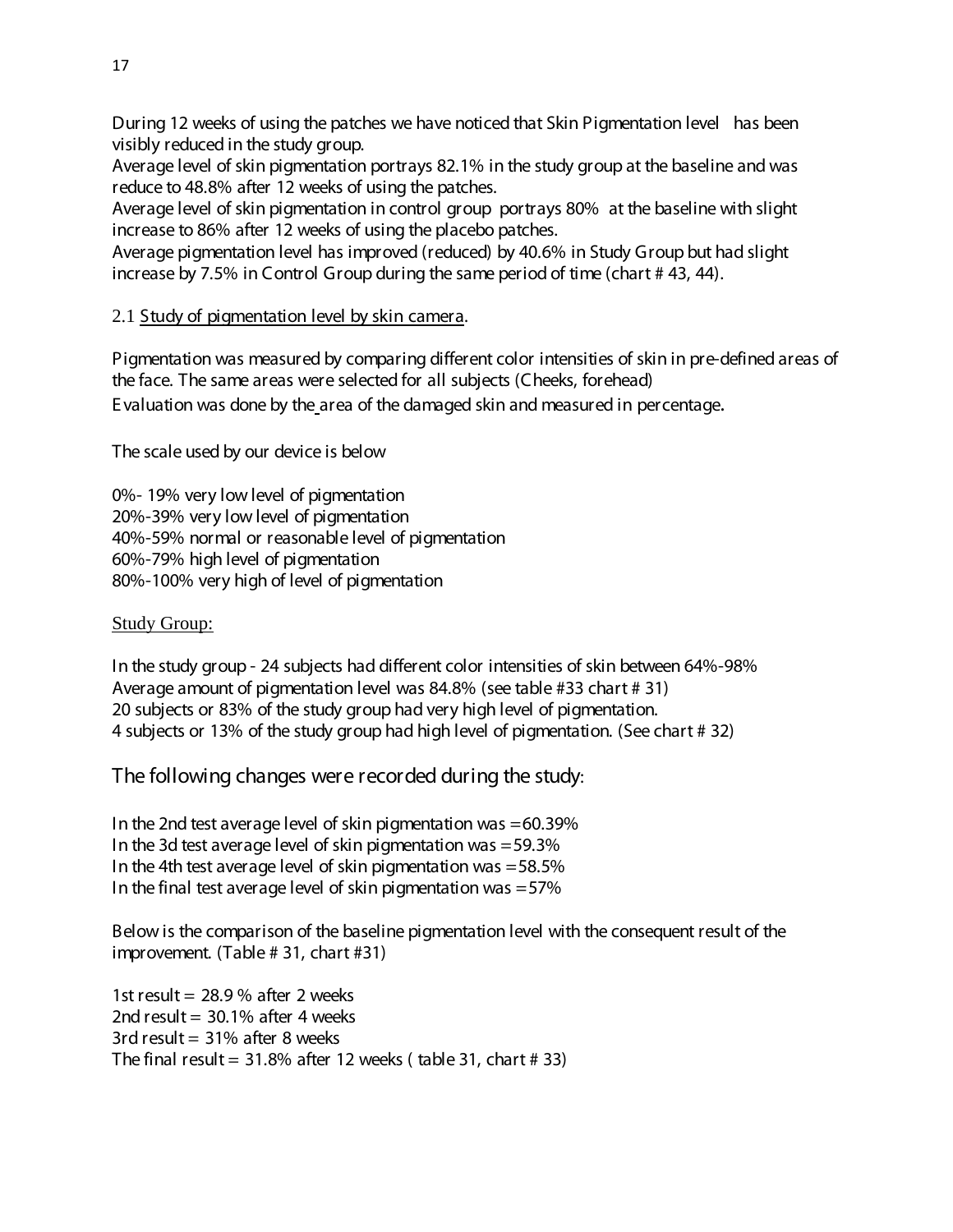After 12 weeks of the study 67% of subjects achieved reasonable (normal) level of pigmentation (from 52% to 59%) and 33% achieved high level of pigmentation from 60%-63% ( see table #31,chart #34 )

#### Control group

4 subjects or 96% of the study group had very high level of pigmentation. 1 subject or 4% of the study group had high level of pigmentation. (See table # 32) Average amount of pigmentation level was 82% .

The following changes were recorded during the study:

In the 2nd test average level of skin pigmentation was =82.8% In the 3d test average level of skin pigmentation was  $=85.2\%$ In the 4th test average level of skin pigmentation was =87% In the final test average level of skin pigmentation was =88.8%

Below is the comparison of the baseline pigmentation level with the consequent result of the improvement. 1st result  $=$  (-1%) after 2 weeks 2nd result  $=$  (-3.9%) after 4 weeks 3rd result  $=$   $(-6.1\%)$  after 8 weeks The final result =  $(-8.3\%)$  after 12 weeks (table 31, chart # 36)

# Summary:

Study of pigmentation level by Skin Camera shown that the use of Lifewave patches during the 12 weeks had positive influents on pigmentation level reduction.

Average pigmentation level has improved (reduce) by 32.8% in Study Group but had slight increase by 8.3% in Control Group during the same period of time (chart # 36, 37).

Taking into consideration that the study has been conducted during summer time and the subjects were exposing to the sun the outcome is significant.

We can see that control group had an opposite result, which shown some increase in pigmentation level and color intensities.

In such short period of time it is impossible to restore pigmentation balance with skin care products know to us (without damaging the skin)

# **3. Texture of the skin**

The surface texture and appearance of the epidermis is the first to show changes when something goes wrong with the skin and related systems. Two factors determine the texture of the skin they are the external factors and internal factors. The main characteristics of the texture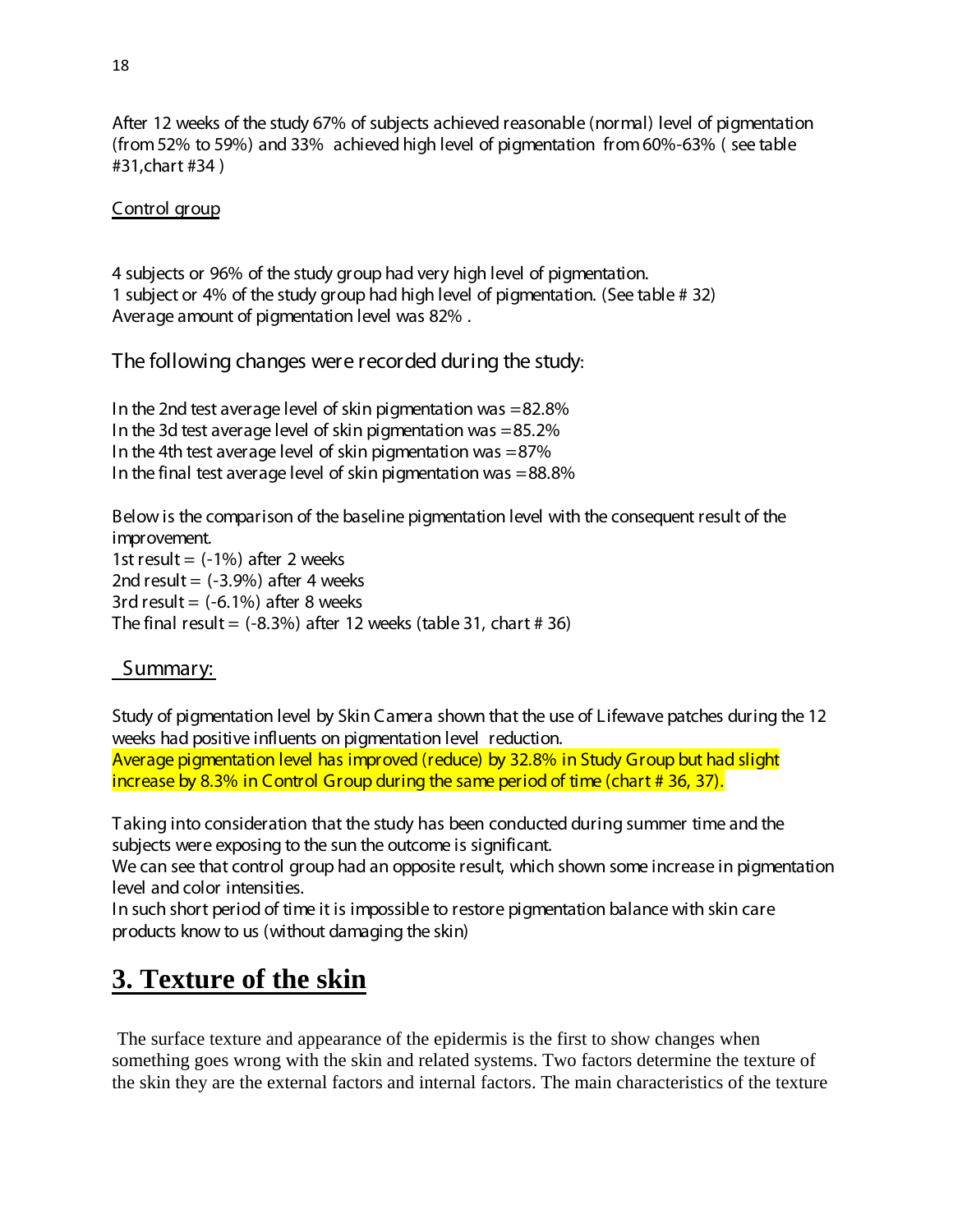of the skin are: wrinkles, density of the skin, presents of collagen and elastin, structural integrity, adhesion and resiliency.

Following criteria were used in the study to analyze texture of the skin:

3.1 Los of structural integrity and skin density. 3.2 Curvature level 3.3 Size of the pores 3.4 Pinching test (Presents of collagen and density of the skin

3.1. Loss of structural integrity and skin density.

Structural integrity and skin density reflexes metabolic processes of the epidermis. Primarily responsible for the structural integrity of tissues, giving shape and density are collagen and elastin.

In this study we have analyzed the % of loss of structural integrity and skin density over the whole facial area by Wood Lamp.

Wood lamp allows us to analyze skin density and loss of structural integrity by observing scarlet tones which blend towards the burgundy and purple shades over the majority of the face.

# 3.1.1 Study Group

#### Baseline:

24 subjects or 100% of the study group had quite savior Loss of structural integrity and skin density.

The average amount of Loss of structural integrity and skin density was 70.2% ranging from 45% to 90% ( see table #50)

The following changes were recorded during the study:

All 24 subjects had improvement in structural integrity and skin density In the 2nd test average loss of structural integrity and skin density =56.1% In the 3d test  $=43.7\%$ In the 4th test  $=34.3\%$ In the final test 27.6% (see table #50 chart #50)

Below is the comparison of the baseline measurement of loss of structural integrity and skin density with the consequent result of the improvement:

The 1st result  $=20.1\%$ The 2nd result= 37.7% The 3d result  $=51.1\%$ % The final result  $=60.7\%$  (See table# 50 chart #51)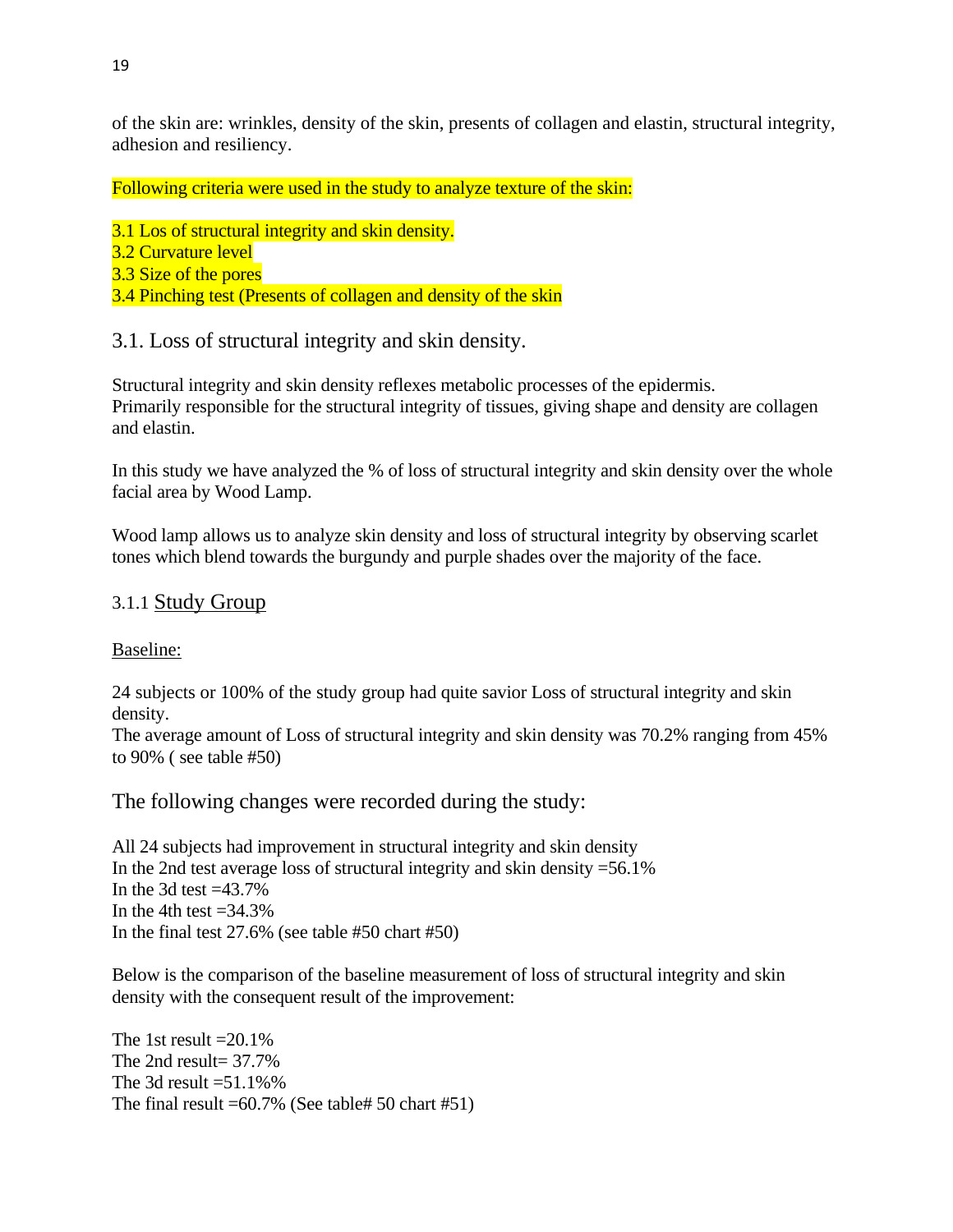# 3.1.2 Control group

Baseline:

5 subjects or 100% of the control group show the similar level of loss of structural integrity and skin density as the study group.

The average amount of Loss of structural integrity and skin density was 72% and ranging from 70%to 80% (See table #51 charts #52, 53)

The following changes were recorded during the study:

All subjects did not have any changes during the study and result was  $=0$ 

# Summary

We have observed a major improvement in skin structure, structural integrity and skin density. In the study group an average amount of improvement portrays 70.2% at the baseline. It was reduced to 27.6% after 12 weeks of using the patches. No positive result has been recorded in the control group.

# 3.2 C ur vatur e level

Curvature or depth of the wrinkles that we see at the surface of the skin is the reflection of the Loss of structural integrity and skin density. Collagen is major part of the weave of the skin, with principle function being to help maintain the resistance, skin density, and structural integrity in the tissues. E lastic fibred allow tissues to respond to stretch and distension, and responsible for resiliency and adhesion.

The Curvature level measurement was taken by using Skin analyze camera Two areas of the face have been analyzed:

- a) Around the eye area
- b) Nasal labial fold

The curvature level has been calculated in a percentage.

The scale used by our device is below 0%-19% very low level of curvature 20%-39 very low level of curvature 40%-59% reasonable level of curvature 60%-79% high level of curvature 80%-100% very high level of curvature

3.2.1 Study Group

# Baseline: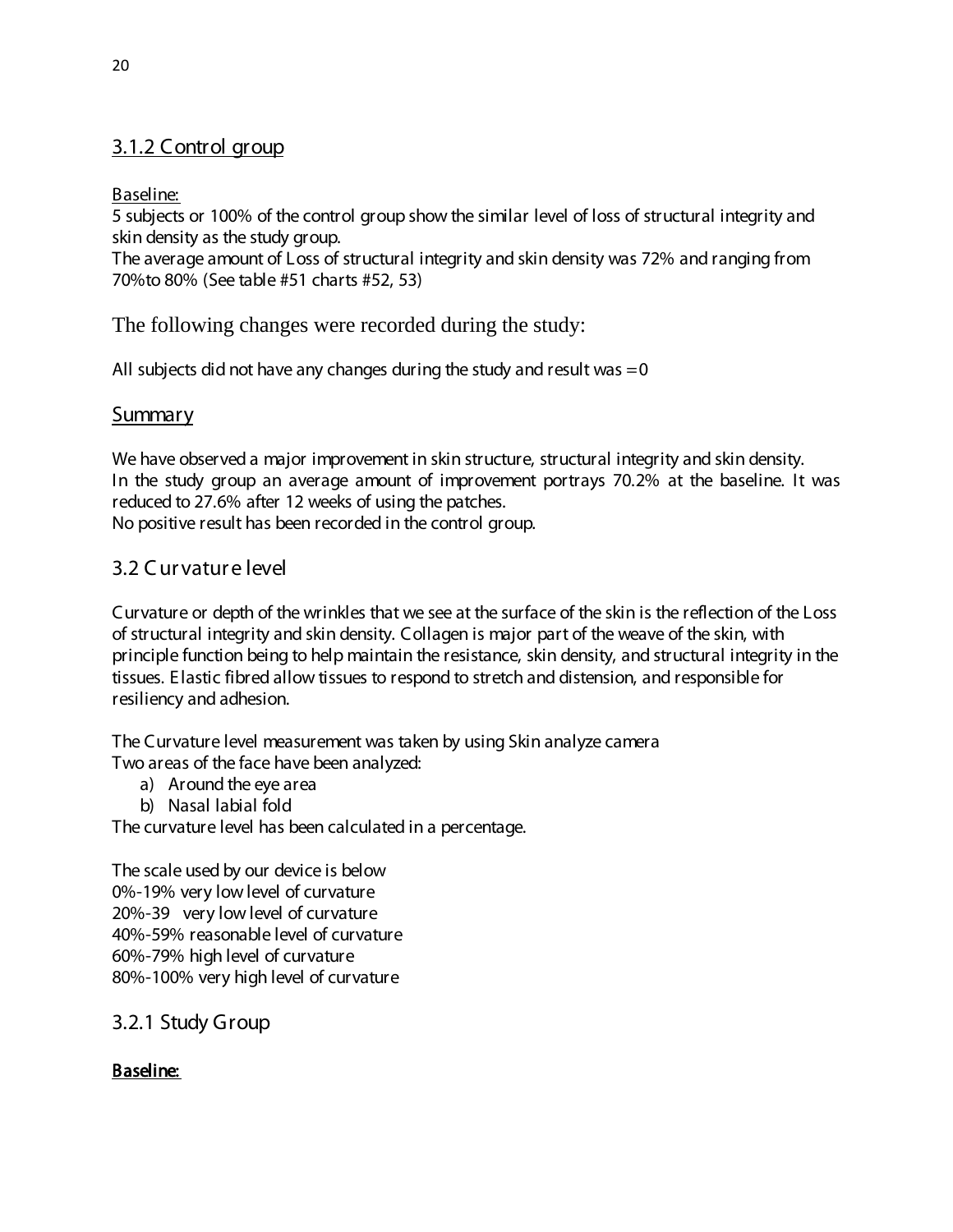24 subjects or 100% of the study group had savior Curvature Level. The average amount of Curvature level was 91% (See table #52) 23 subjects or 96% of study group demonstrated very high Curvature level from 83 % to100% 1 subject or 4% of study group demonstrated high Curvature level75% 0 subjects had reasonable or low curvature level Curvature level and quality of the collagen pillow were photographed at baseline (see photo)

The following changes were recorded during the study:

During the study all 24 subjects show gradual improvement in Curvature Level (see table #52, chart #54) In the 2nd test average Curvature level  $=86.8\%$ In the 3d test  $=74\%$ In the 4th test  $=63.9\%$ In the final test= $58.1\%$ 

Below is the comparison of the baseline measurement of curvature level with the consequent result of the improvement:

The 1st result  $=4.6\%$ The 2nd result 18.7% The 3d result  $=$  29.8%% The final result =  $36.2\%$  (table #52, chart #55)

# 3.2.2Control group

#### Baseline:

5 subjects or 100% of the control group show the similar level of Curvature level as study group The average amount of Curvature level was 89.9% and ranging from 78%to 100% (see table #53)

The following changes were recorded during the study:

All subjects did not experience any positive changes during the study and result was  $=0$ 4 subjects showed 0 result, and 1 subject show result (– 1.3%), which leaded to more savior damage ( see table #53, chart # 56, 57)

#### Summary

We have observed a major improvement in curvature level. All 24 subjects showed visible improvement.

16 subjects or 67% of study group reduced Curvature level from a very high to reasonable.

8 subjects or 33% of study group reduced Curvature level from a very high to high.

In the study group an average amount of improvement portrays 91% at the baseline. It was reduced to 36.2% (with an average of 58.1%) after 12 weeks of using the patches.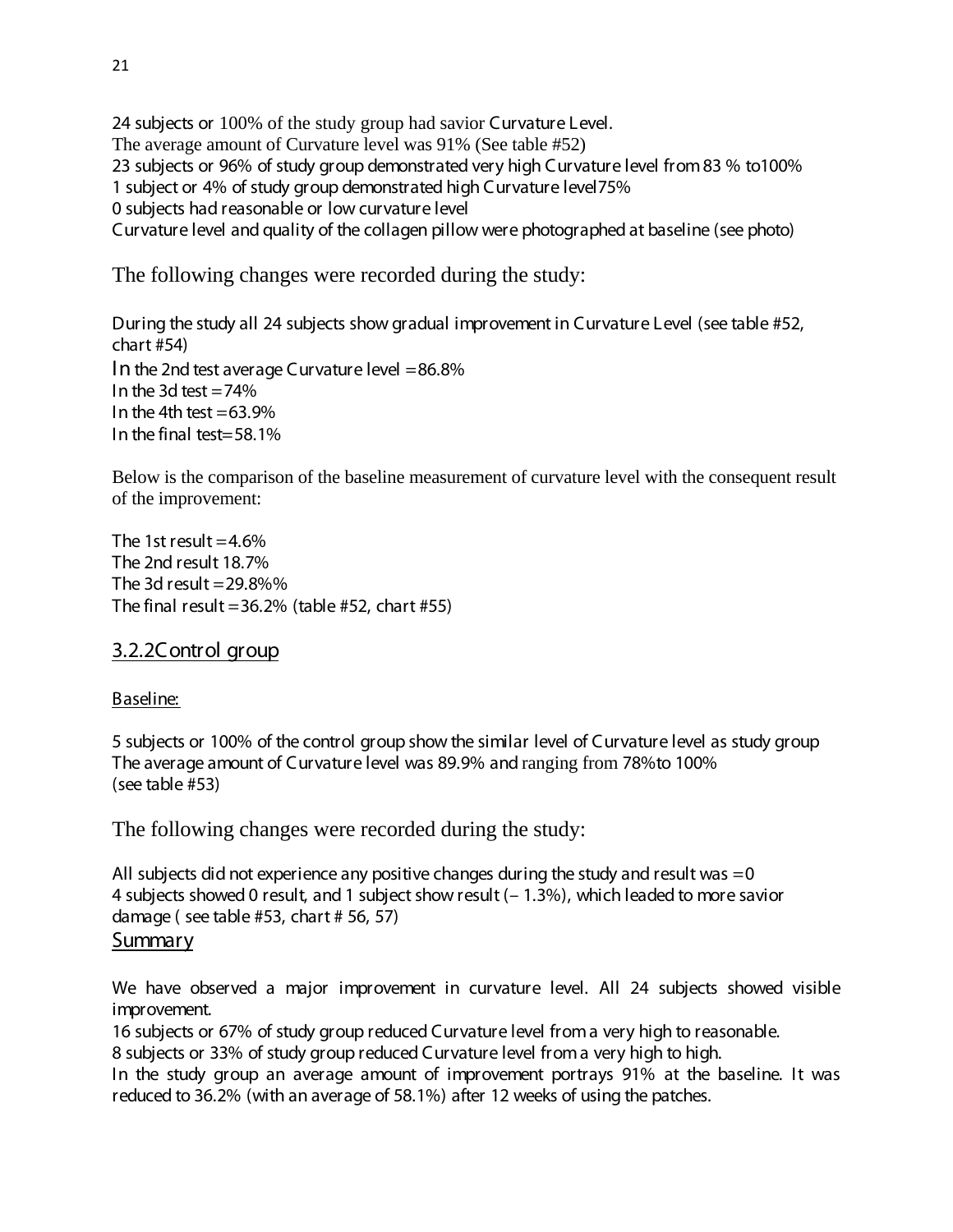No positive result has been recorded in the control group.

Comparing the result in the chart #58, 59

# 3.3 Size of the por es

Size of the pores is the reflection of the internal metabolic process. Adhesion, resiliency as well as skin density will indicate the size of the pores. Usually young and firmed skin will appear with the smaller pores. With the lost of the resiliency and deterioration of collagen pillow the skin will appear with enlarged pores.

The size of the pores was measured by using Skin analyze camera. We have analyzed the cheek area.

The scale used by our device is below:

1. Very small 2. Small size 3. Reasonable size 4. Large size 5. Very large

Small and very small size of the pores consider as ideal size of the pores.

3.3 Study Group

# Baseline:

8 subjects or 33% of the study group had very large size of the pores.

11 subjects or 46% of the study group had large size of the pores.

5 subjects or 21% of the study group had reasonable size of the pores.

0 subjects of the study group had small or very small size of the pores (see table #60, chart # 60, photo #3)

The following changes were recorded during the study:

During the study all 24 subjects show dramatic improvement in size of the pores (see table #60, chart #60)

In the 2nd test

8 subjects or 33% of the study group had very large size of the pores. 10 subjects or 42% of the study group had large size of the pores. 6 subjects or 25% of the study group had reasonable size of the pores. (Chart #61)

In the 3d test

2 subjects or 8% of the study group had very large size of the pores. 4 subjects or 17% of the study group had large size of the pores. 16 subjects or 67% of the study group had reasonable size of the pores.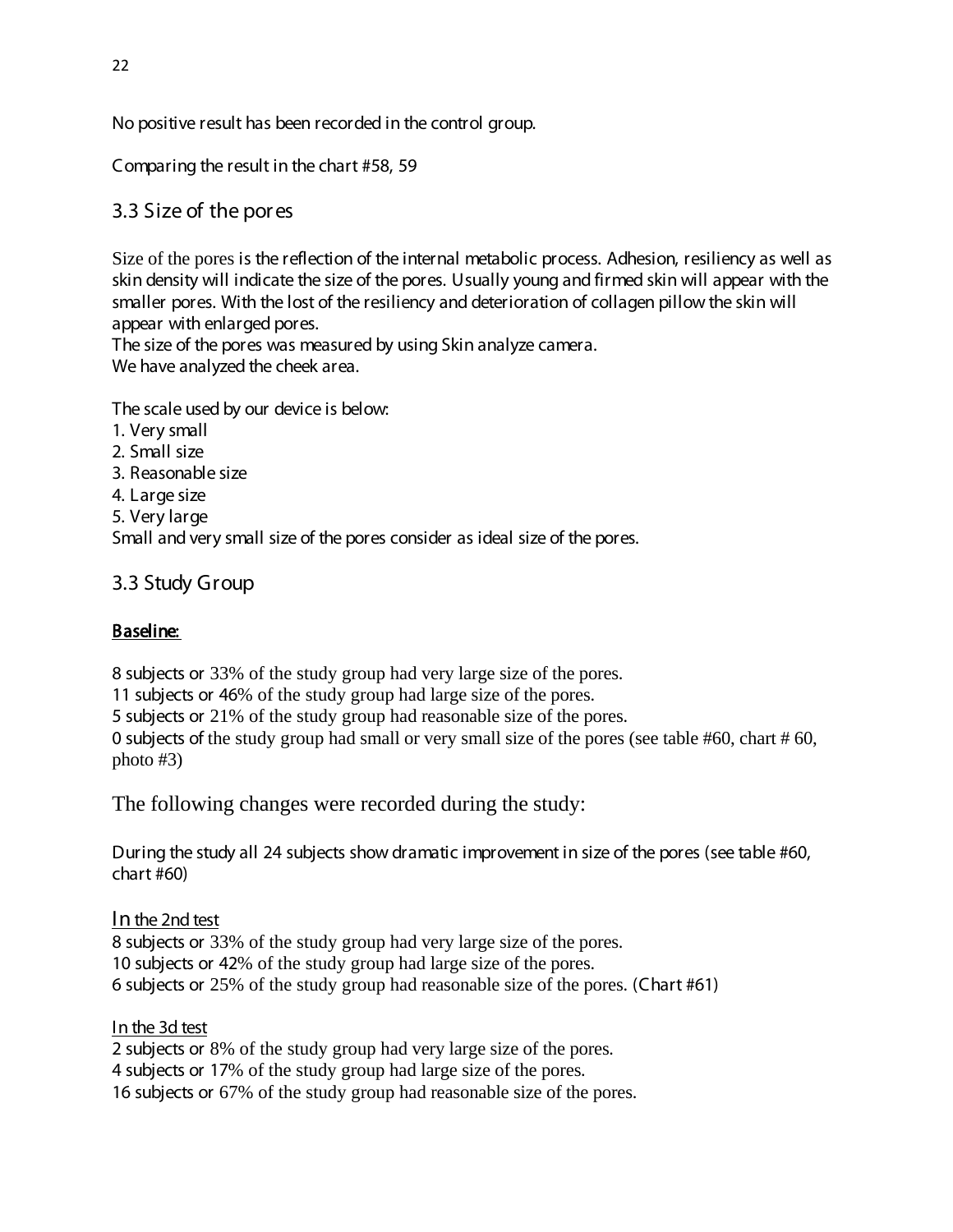2 subjects or 8% of the study group had small size of the pores. (Chart #62)

#### In the 4th test

11 subjects or 46% of the study group had reasonable size of the pores. 8 subjects or 33% of the study group had small size of the pores. 5 subjects or 21% of the study group had very small size of the pores. (Chart #63)

#### In the final test

1 subject or 4% of the study group had reasonable size of the pores. 16 subjects or 67% of the study group had small size of the pores. 7 subjects or 29% of the study group had very small size of the pores. (Chart #64)

# Control Group:

## Baseline:

2 subjects or 40% of the study group had very large size of the pores. 2 subjects or 40% of the study group had large size of the pores. 1 subject or 20% of the study group had reasonable size of the pores. 0 subjects had small or very small pores (table 61, chart #66, 67)

The following changes were recorded during the study:

All subjects did not have any changes during the study and result was  $=0$ 

# Summary

We have observed a major improvement in the size of the pores.

In the study group 79 % of the subjects had large or very large pores, 21% of the subjects had reasonable size of the pores, and 0% of the subjects had ideal size of the pores. After 12 weeks of the study 96% of subjects show ideal size of the pores (small or very small) and 4% of subjects show reasonable size of the pores.

We did not record any result in the control group.

As we mentioned before size of the pores depend on quality of collagen pillow and skin resiliency, the result shows improvement in collagen layers and skin resiliency.

# 3.4 Pinching test

In cosmetology the " pinching test" is used to check collagen structure and elasticity of the skin. Top of eye lead is the most effective area for the test. By pinching the top of eye lead we are looking for the " bounds back " effect. Young and resilient skin will " bounds back" immediately. When collagen structure and elastin of the skin are damaged it will take some time to the skin to get back to the original shape.

The " pinching test" was measured by seconds. Testing area:

a) Top of eye lead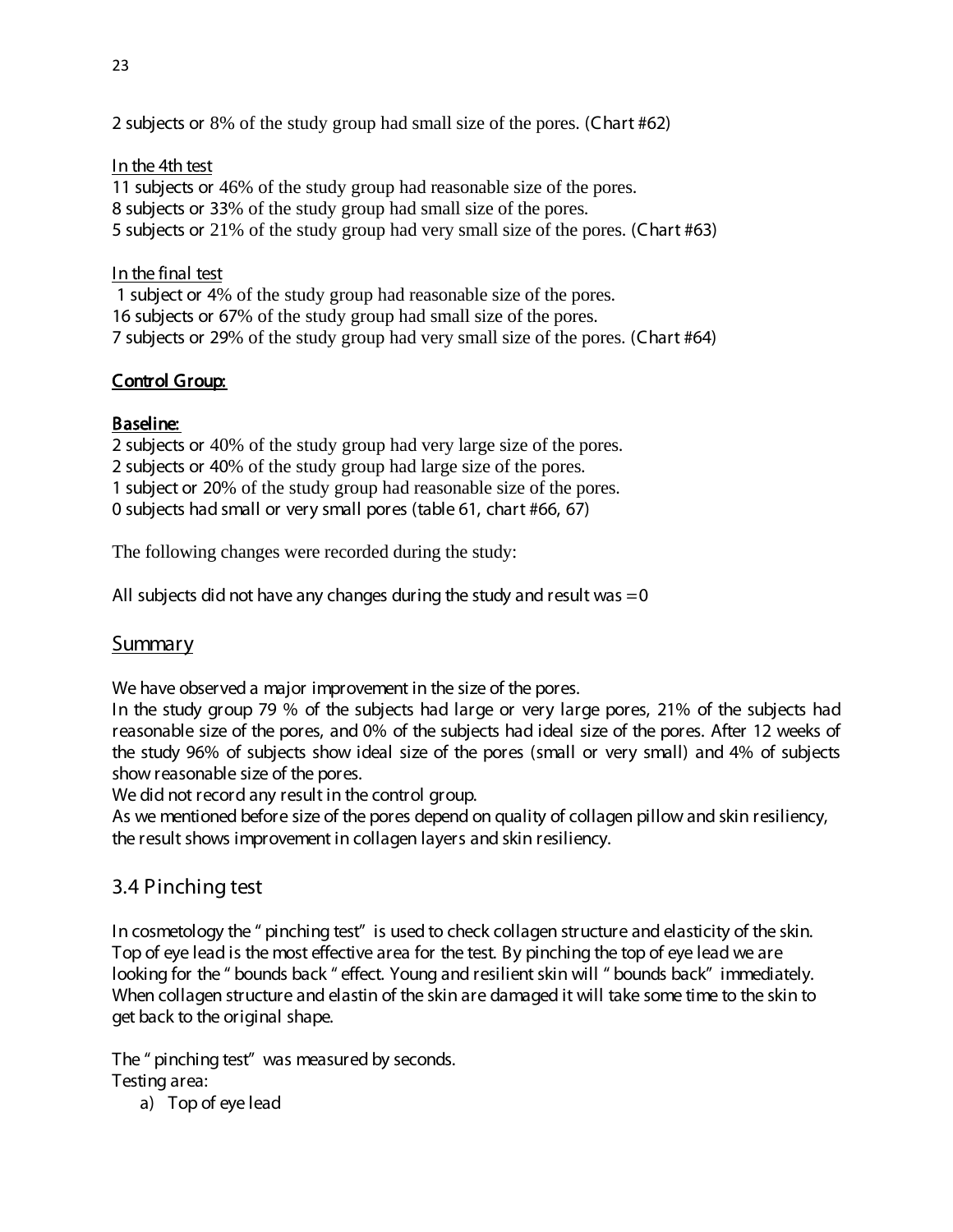# 3.4.1 Study Group

## Baseline:

24 subjects or 100% of the study group had savior loss of resiliency at the top of the lead. The average time of testing was 10.5 sec and ranging from 8 sec to 15 sec. (see table # 62) The following changes were recorded during the study:

During the study all 24 subjects show gradual improvement in this test., see table #62, chart# 67

In the 2nd test average  $=$  7.7 Sec In the 3d test  $=$  5.8 sec In the 4th test  $=4.4$ sec In the final test= 2.9 sec

Below is the comparison of the baseline measurement of "Pinching test" with the consequent result of the improvement:

The 1st result  $=$  26.7% The 2nd result  $=44.8\%$ The 3d result  $=$  58.1% The final result =72.4 (see table 62, chart # 67, 68)

# 3.4.2 Control group

#### Baseline:

5 subjects or 100% of the control group show savior loss of resiliency at the top of the lead. With an average time of testing 10.8 sec. and ranging from 8 sec to 15sec. This is the same as the study group. (See table #63)

The following changes were recorded during the study:

All subjects did not have any changes during the study and result was  $=0$ 

# **Summary**

The study demonstrated direct connection with use of Lifewave anti-ageing protocol to reconstruction of elastine, collagen layers of the skin. In the study group 100% of subjects had show gradual reduction in time of the " pinching test" . Average time reduced from 10.5 sec, to 2.9 sec, which is more than 3 times. 5 Subjects or 21% of the study group achieved instant " bounds back" result.

No positive result has been recorded in the control group.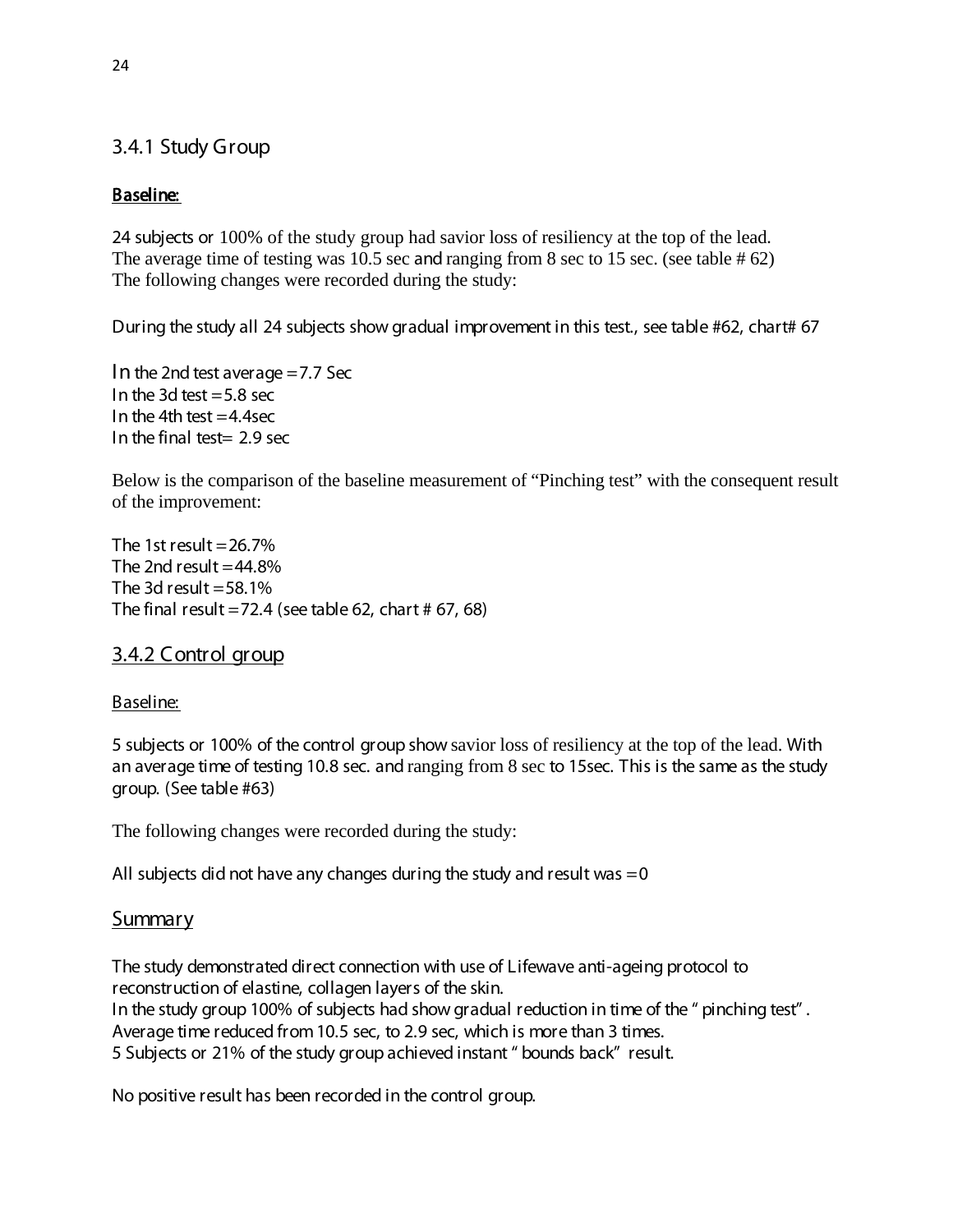Comparing result in the chart #70.

# 4. Amount of undamaged skin

This parameter characterizing the amount of the skin that is not affected by any damage. Amount of undamaged skin directly depends on the majority of skin conditions. In another words, this is areas of the skin that is not involved in the following processes: pigmentation, loss of structural integrity and skin density, glycation, viscosity of sebum, E F A deficiency and others.

Amount of undamaged skin was analyzed by wood lamp. Wood lamp allows us to analyze undamaged skin by observing clear/ cream color over the face. Amount of undamaged skin over the whole facial area was measured in a percentage.

4.1 Study Group

## Baseline:

24 subjects or 100% of the study group had very low percentage of undamaged skin. The average amount of undamaged skin was 15.2%, ranging from 10% to 30%. (See table # 70)

The following changes were recorded during the study: In the 2nd test average amount of undamaged skin  $=$  29.6% In the 3d test average amount of undamaged skin  $=$  39.8% In the 4th test average amount of undamaged skin  $=46.7\%$ In the final test average amount of undamaged skin  $= 50.6\%$  (table #70, chart # 71)

Below is the comparison of the baseline measurement of undamaged skin with the consequent result of the improvement:

The 1st result  $=94.7\%$ The 2nd result  $=161.8\%$ The 3d result  $=$  207.2% The final result  $=$  232.9% (chart  $\#$  72)

# 4.2 Control group

#### Baseline:

5 subjects or 100% of the study group had very low percentage of undamaged skin. The average amount of undamaged skin was 15 %, ranging from 10% to 20%. (See table # 71)

The following changes were recorded during the study: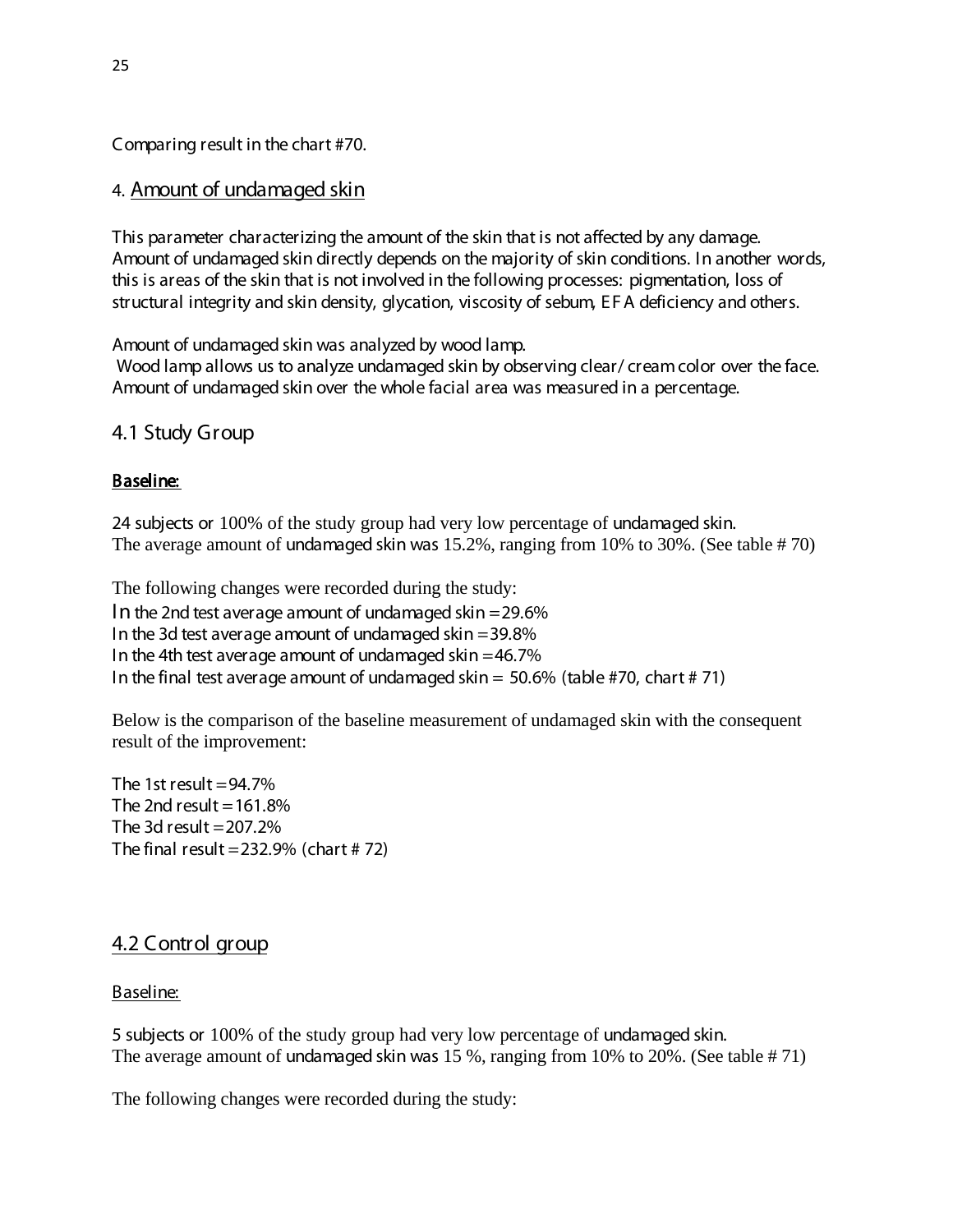In the 2nd test average amount of undamaged skin  $=15%$ In the 3d test average amount of undamaged skin  $=12\%$ In the 4th test average amount of undamaged skin  $=10\%$ In the final test average amount of undamaged skin  $=10\%$  (table #71, chart #73)

Below is the comparison of the baseline measurement of undamaged skin with the consequent result of the changes:

The 1st result  $=0\%$ The 2nd result  $=$   $(-20\%)$ The 3d result  $=$   $(-33%)$ The final result =  $(-33%)$  (Chart #74)

# Summary

The study demonstrated that the use of Lifewave patches has resulted in significant improvement in various skin conditions. This improvement in skin conditions have also resulted in increase in the amount of undamaged skin.

In two weeks since the beginning of study, the amount of undamaged skin has increased by 100% and by the end of the study by near 300%

Also, by the end of the study, 18 subjects (75% of the study group) have shown an amount of undamaged skin over 50%. In some subjects 500% to 600% improvement was observed.

During the same observation period, the control group has experienced some degradation of skin condition and reduction in undamaged skin amount.

F or comparison data on the amount of undamaged skin and improvements result, please refer to charts 75, 76.

#### SUBJECT REACTIONS:

- 1. 4 subjects experienced headaches.
- 2. 1 subject had heavy herpes in the nose and lip area. She did not suffer from herpes for the last 3 years, but previously she has a history of herpes.
- 3. 5 subjects experienced low energy and weakness in the first 2 weeks of the study, which then resolved.
- 4. 6 subjects noticed high level of energy.
- 5. 1 subject noticed that conditions of her gums improved (Became firmer and fuller), towards the end of the study.

CONCLUSION